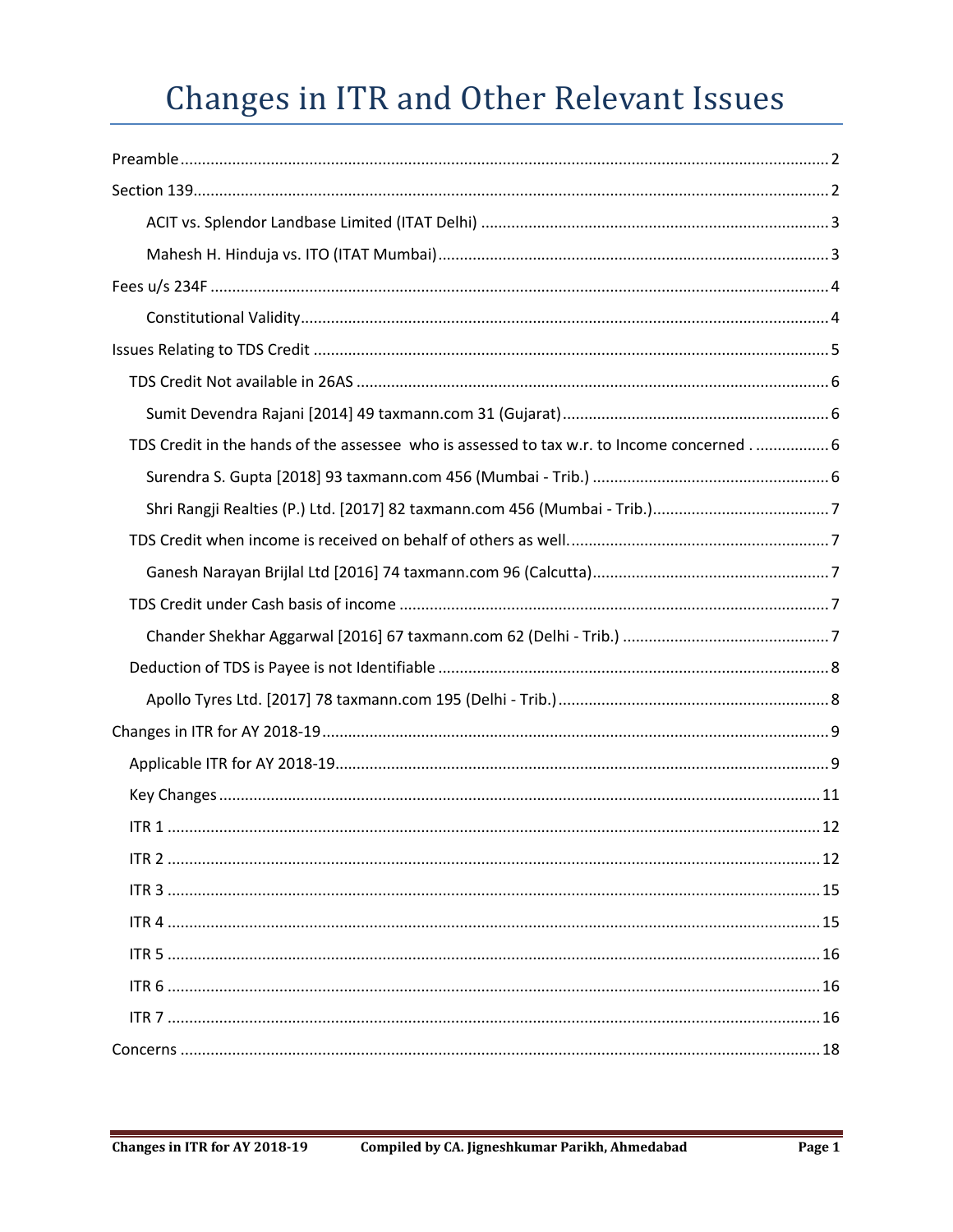# <span id="page-1-0"></span>*Preamble*

Provisions of filing the return of Income are dealt with by Section 139 of The Income tax Act, 1961 read with Rule 12 of Income tax Rules,1962. Rule 12 contains the various forms, its applicability and its manner of filing. Rule 12 gets amended every year to introduce new forms with new content in line with what tax authorities deem relevant to source data from the assesse.

# <span id="page-1-1"></span>*Section 139*

| Category of person                                                                                                                                                                         | Obligation to furnish return of income                                                                                                                                                                                           | <b>Section</b>                                      |
|--------------------------------------------------------------------------------------------------------------------------------------------------------------------------------------------|----------------------------------------------------------------------------------------------------------------------------------------------------------------------------------------------------------------------------------|-----------------------------------------------------|
| and firm)                                                                                                                                                                                  | Any person (other than company if total income exceeds the maximum amount which is not chargeable to $139(1)$<br>income tax [without giving effect to sections $10(38)$ , 10, 10A, 10B, 10BA or<br>deduction under Chapter VI-A] |                                                     |
| Individual, HUF (being resident)                                                                                                                                                           | • if holds or is beneficiary of any asset (including financial interest in any<br>entity) located outside India; or<br>• having any signing authority in any account located outside India;                                      | 139(1)                                              |
| $LLP$ )                                                                                                                                                                                    | Company or a firm (including Irrespective of its total income (including loss)                                                                                                                                                   | 139(1)                                              |
| Any person                                                                                                                                                                                 | ◆ For carry forward of specified losses                                                                                                                                                                                          | 139(3)                                              |
|                                                                                                                                                                                            | ◆ For claiming deduction/exemption.                                                                                                                                                                                              | 10A,<br>10B,<br>80-IA, 80-IB,<br>80-IC etc.         |
| Charitable or religious Trust                                                                                                                                                              | • if total income exceeds (without giving exemption u/ss 11 to 12) maximum 139(4A)<br>amount which is not chargeable to income tax; and                                                                                          |                                                     |
| <b>Political Party</b>                                                                                                                                                                     | ◆ to claim exemption u/s 12A<br>$\bullet$ if total income exceeds (without giving exemption u/s 13A) maximum 139(4B)<br>amount which is not chargeable to income tax; and<br>◆ to claim exemption u/s 13A                        | 12A(1)(ba)<br>Third proviso<br>section<br>to<br>13A |
| Research<br>Association,<br>Agency,<br>Association/Educational/Medical<br>Institution, Trade Union, Mutual<br>Securitization<br>Fund,<br>Trust,<br>capital company/fund<br>venture<br>etc. | News If the income (without giving exemption $u/s$ 10) exceeds the amount not 139(4C)<br>Certain chargeable to tax.                                                                                                              |                                                     |

Section 139 requires furnishing of return of income in case of every person under specified circumstances as under: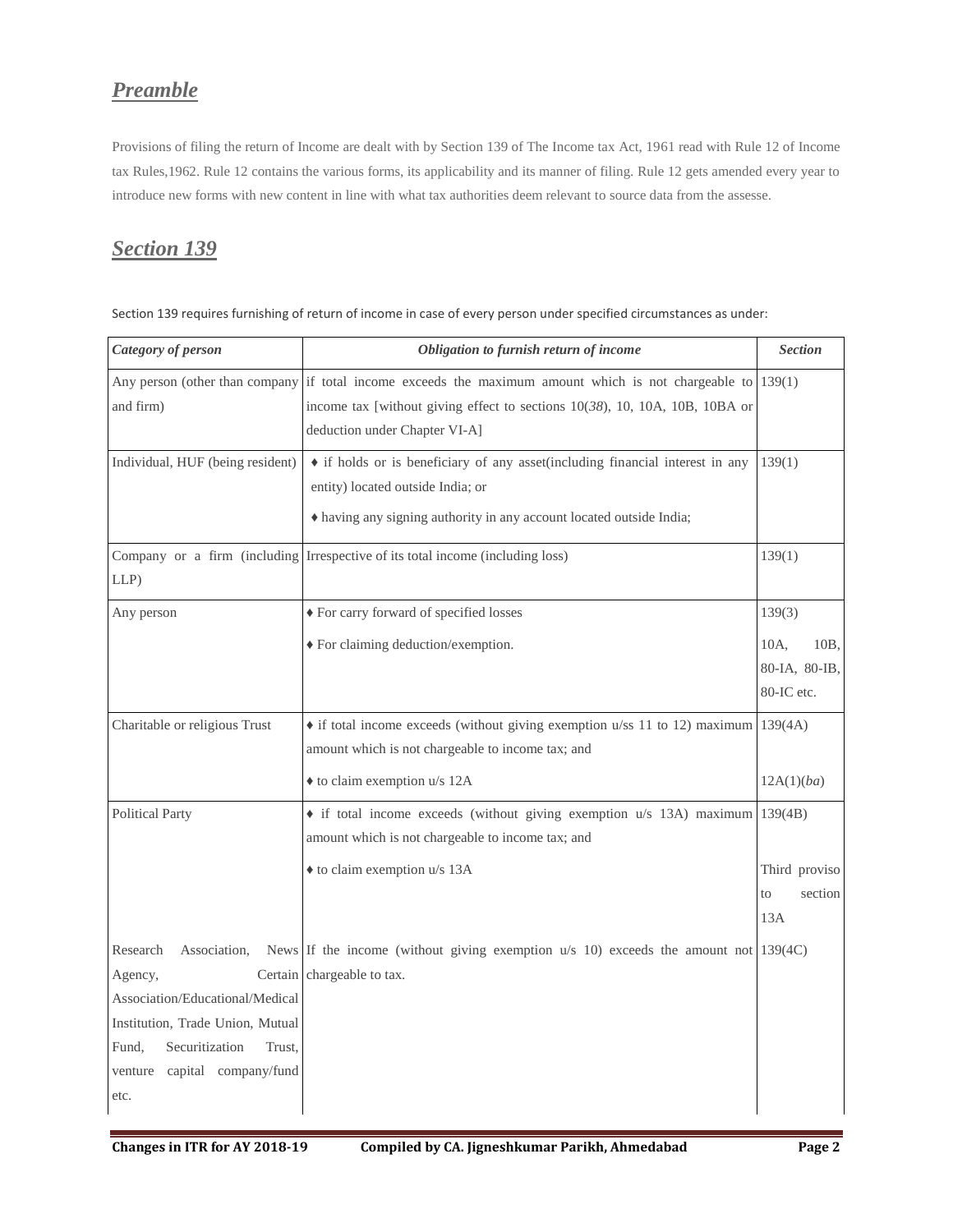**Further in view of newly inserted proviso to section 139(1), it is mandatory to file income-tax return, if following conditions are satisfied:**

- **1. The assessee is resident and ordinarily resident in India**
- **2. He has signing authority in any account or any asset or any financial interest in any entity located abroad.**

**The assessee is required to provide requisite details of such account, assets or financial interest in the return of income.**

The general rule is that **electronic filing of return of income is mandatory for all assessees. However, a person can furnish the return of income in paper form in ITR 1 or ITR** 4 in any of the following circumstance:

- 1. Taxpayer is an individual and his age is 80 years or more during the previous year
- 2. Taxpayer is an Individual, HUF or Partnership Firm and his/its income during the previous year does not exceed Rs. 5 lakhs and no refund is claimed in the return of income.

Due Date of Filing Return of Income are as under;

| <b>Particular of assessee</b>                                      | Due Date           |
|--------------------------------------------------------------------|--------------------|
| Company (Private, Public or Foreign Co.)                           | September 30, 2018 |
| Any assessee who is required to furnish TP Report in Form No. 3CEB | November 30, 2018  |
| Any assessee whose accounts are required to be audited             | September 30, 2018 |
| Co-operative Society                                               | September 30, 2018 |
| <b>Other Cases</b>                                                 | July 31, 2018      |

Time period for revision of ROI reduced to one year (from 2 years) from the end of relevant financial year or before completion of assessment, whichever is earlier. For eg. ROI for A.Y. 18-19 filed on or before 31.03.19 can be revised up to 31.03.19 presuming that the assessment is yet to be completed [Section 139(5)]. Even belated returns can b e revised by end of assessment year provided assessment is not complete.

## <span id="page-2-0"></span>**ACIT vs. Splendor [Landbase](http://itatonline.org/archives/acit-vs-splendor-landbase-limited-itat-delhi-applicability-of-s-80-to-s-153a-returns-a-return-filed-u-s-153a-is-deemed-to-be-a-return-filed-u-s-1391-accordingly-the-restrictive-provisions-of-s/) Limited (ITAT Delhi)**

Applicability of s. 80 to s. 153A returns: A return filed u/s 153A is deemed to be a return filed u/s 139(1). Accordingly, the restrictive provisions of s. 80 do not apply. The return u/s 153A, once accepted and assessed, replaces the original return filed u/s 139. Therefore, the assessee is eligible for carry forward business loss.

## <span id="page-2-1"></span>**Mahesh H. Hinduja vs. ITO (ITAT [Mumbai\)](http://itatonline.org/archives/mahesh-h-hinduja-vs-ito-itat-mumbai-s-1395-there-is-no-bar-restriction-that-an-assessee-cannot-file-a-revised-return-of-income-after-issuance-of-notice-u-s-1432-a-revised-return-of-income-can/)**

S. 139(5): There is no bar / restriction that an assessee cannot file a revised return of income after issuance of notice u/s 143(2). A revised return of income can be filed even in course of the assessment proceedings provided the time limit prescribed u/s 139(5) is available. The Departmental Authorities are not expected to deny assessee's legitimate claim by raising technical objection.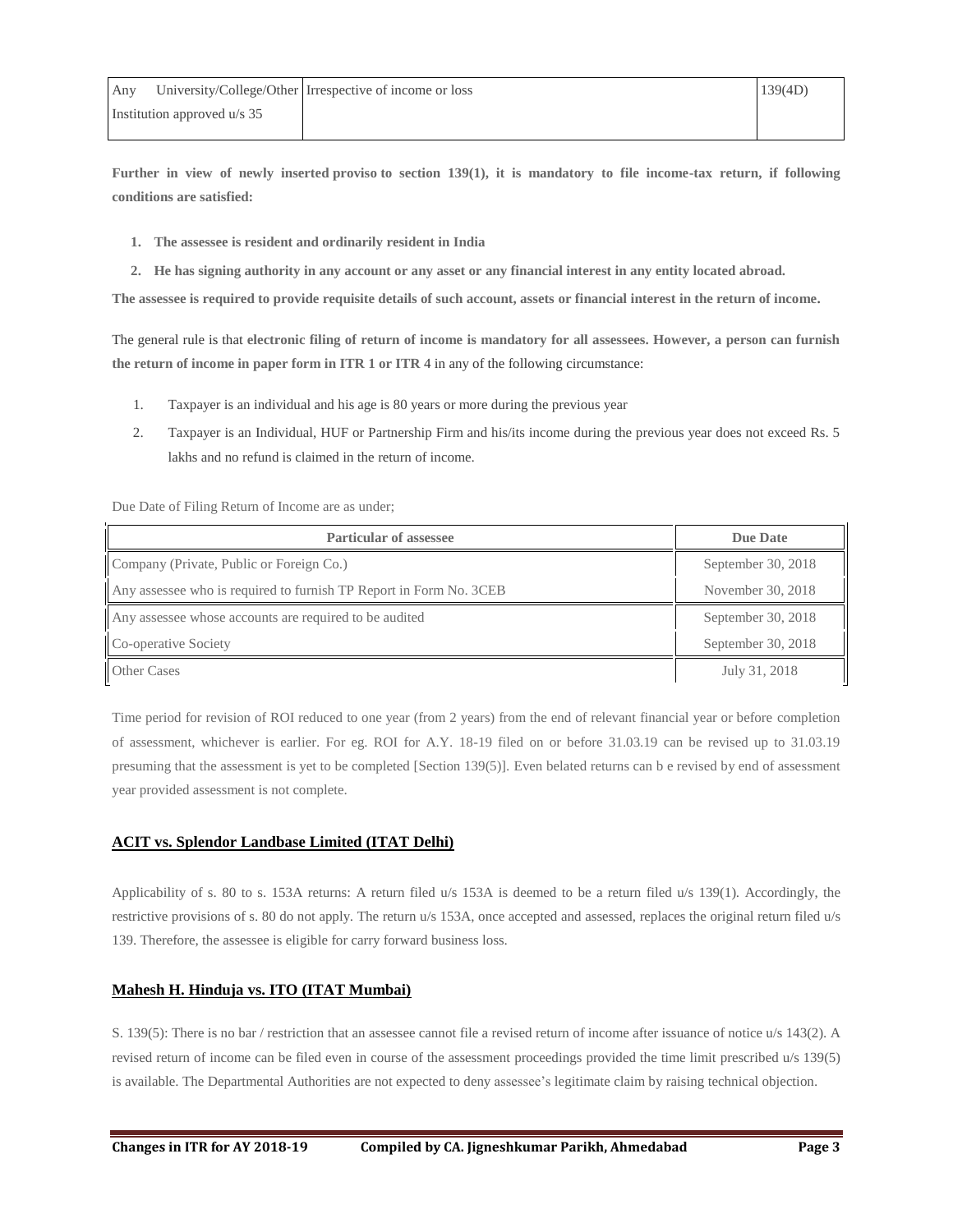## <span id="page-3-0"></span>*Fees u/s 234F*

- A. In order to ensure that return is filed within due date, a new section 234F has been inserted in the Income-tax Act to provide that a fee for delay in furnishing of return shall be levied for assessment year 2018-19 and onwards in a case where the return is not filed within the due dates specified for filing of return under sub-section (1) of section 139 of the Income-tax Act. The fee structure is as follows:—
- (i) a fee of five thousand rupees shall be payable, if the return is furnished after the due date but on or before the 31st day of December of the assessment year;
- (ii) a fee of ten thousand rupees shall be payable in any other case.

However, in a case where the total income does not exceed five lakh rupees, it is provided that the fee amount shall not exceed one thousand rupees.

- B. In view of the above, section 140A of the Income-tax Act has been amended to include that in case of delay in furnishing of return of income, along with the tax and interest payable, fee for delay in furnishing of return of income shall also be payable.
- C. Section 143 of the Income-tax Act has also been amended to provide that in computation of amount payable or refund due, as the case may be, on account of processing of return under the said sub-section, the fee payable under section 234F of the Income-tax Act shall also be taken into account.
- D. Consequentially, it is also provided that the provisions of section 271F of the Income-tax Act in respect of penalty for failure to furnish return of income shall not apply in respect of assessment year 2018-19 and onwards.
- E. The provision of this section will apply to a person who is required to furnish a return of income under section 139. The provision will not apply, if any person (other than firm or company) voluntarily furnishes return of income, if total income is below the threshold limit provided under the Act. To illustrate, Mr. A, aged 50 years, having total income of Rs. 2,45,000 for the assessment year 2018-19, is not obliged to furnish his return of income under section 139; however, if he wishes to furnish his return of income voluntarily after the due date specified under section 139(1) [subject to other provision of the section], he is not required to pay any fee under the section.

#### <span id="page-3-1"></span>**Constitutional Validity**

In the past, fee of similar nature was levied by section 234E for delay in furnishing of TDS statements. The constitutional validity of such provision was examined by various High Courts and held that fee levied under section 234E could not be considered as ultra vires of the Constitution. The reference can be made to the following judgments of the High Court :

- ♦ Rashmikant Kundalia v. UOI [2015] 54 taxmann.com 200 (Bom.)
- ♦ Dr. Amrit Lal Mangal v. UOI [2015] 235 Taxman 410 (Punj. & Har.)
- ♦ Dundlod Shikshan Sansthan v. UOI [2015] 63 taxmann.com 243/235 Taxman 446 (Raj.)
- ♦ Lakshminirman Bangalore (P.) Ltd. v. Dy. CIT [2015] 60 taxmann.com 144/234 Taxman 275 (Kar.)
- <span id="page-3-2"></span>**♦** Sree Narayana Guru Smaraka Sangam Upper Primary School v. UOI [2017] 77 taxmann.com 244 (Ker.)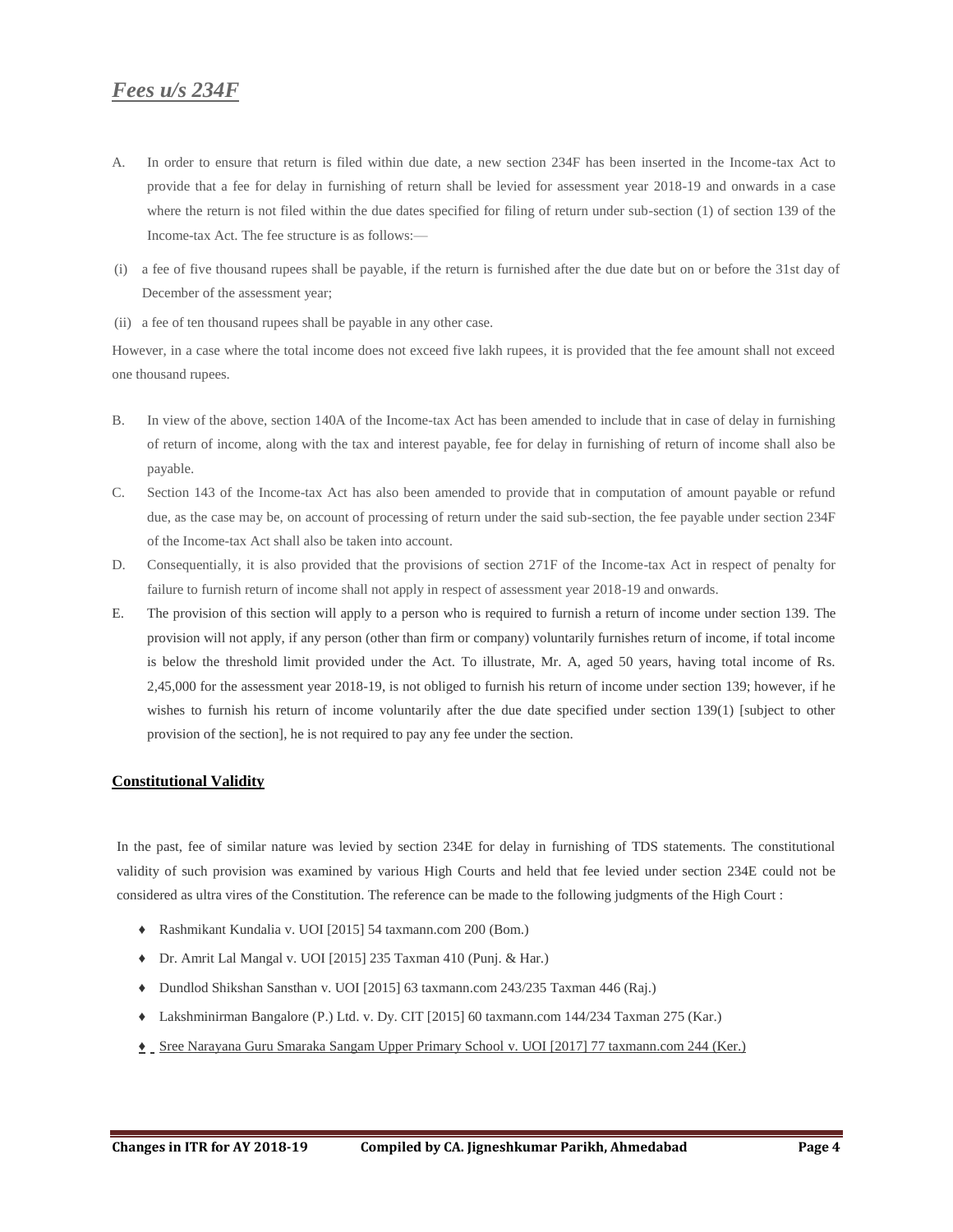## *Issues Relating to TDS Credit*

**198.** All sums deducted in accordance with  $\frac{95}{1}$  $\frac{95}{1}$  $\frac{95}{1}$  the foregoing provisions of this Chapter] shall, for the purpose of computing the income of an assessee, be deemed to be income received :

<sup>[96](javascript:void(0);)</sup>[**Provided** that the sum being the tax paid, under sub-section (1A) of [section 192](https://www.taxmann.com/fileopen.aspx?Page=ACT&id=102120000000071008&source=link) for the purpose of computing the income of an assessee, shall not be deemed to be income received.]

**199.** (1) Any deduction made in accordance with the foregoing provisions of this Chapter and paid to the Central Government shall be treated as a payment of tax on behalf of the person from whose income the deduction was made, or of the owner of the security, or of the depositor or of the owner of property or of the unit-holder, or of the shareholder, as the case may be.

(2) Any sum referred to in sub-section (1A) of [section 192](https://www.taxmann.com/fileopen.aspx?Page=ACT&id=102120000000071008&source=link) and paid to the Central Government shall be treated as the tax paid on behalf of the person in respect of whose income such payment of tax has been made.

(3) The Board may, for the purposes of giving credit in respect of tax deducted or tax paid in terms of the provisions of this Chapter, make such rules<sup>[99](javascript:void(0);)</sup> as may be necessary, including the rules for the purposes of giving credit to a person other than those referred to in sub-section (1) and sub-section (2) and also the assessment year for which such credit may be given.]

**37BA .** (1) Credit for tax deducted at source and paid to the Central Government in accordance with the provisions of Chapter XVII, shall be given to the person to whom payment has been made or credit has been given (hereinafter referred to as deductee) on the basis of information relating to deduction of tax furnished by the deductor to the income-tax authority or the person authorised by such authority.

 $(2)^{27}$  $(2)^{27}$  $(2)^{27}$ [*i*) Where under any provisions of the Act, the whole or any part of the income on which tax has been deducted at source is assessable in the hands of a person other than the deductee, credit for the whole or any part of the tax deducted at source, as the case may be, shall be given to the other person and not to the deductee :

**Provided** that the deductee files a declaration with the deductor and the deductor reports the tax deduction in the name of the other person in the information relating to deduction of tax referred to in sub-rule (1).]

(*ii*) The declaration filed by the deductee under clause (*i*) shall contain the name, address, permanent account number of the person to whom credit is to be given, payment or credit in relation to which credit is to be given and reasons for giving credit to such person.

(*iii*) The deductor shall issue the certificate for deduction of tax at source in the name of the person in whose name credit is shown in the information relating to deduction of tax referred to in sub-rule (1) and shall keep the declaration in his safe custody.

(3) (*i*) Credit for tax deducted at source and paid to the Central Government, shall be given for the assessment year for which such income is assessable.

(*ii*) Where tax has been deducted at source and paid to the Central Government and the income is assessable over a number of years, credit for tax deducted at source shall be allowed across those years in the same proportion in which the income is assessable to tax.

(4) Credit for tax deducted at source and paid to the account of the Central Government shall be granted on the basis of—

(*i*) the information relating to deduction of tax furnished by the deductor to the income-tax authority or the person authorised by such authority; and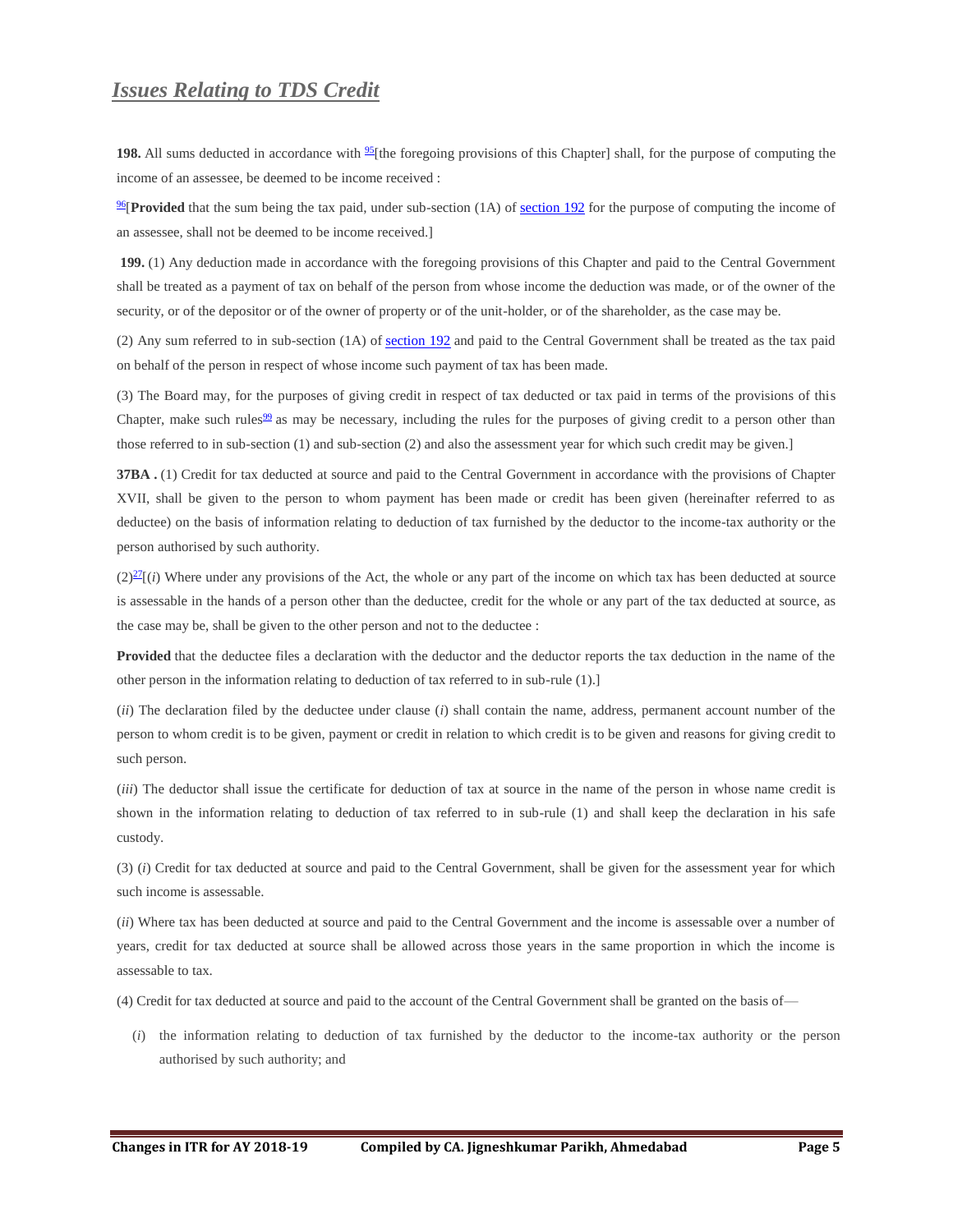(*ii*) the information in the return of income in respect of the claim for the credit,

subject to verification in accordance with the risk management strategy formulated by the Board from time to time.]

## <span id="page-5-0"></span>**TDS Credit Not available in 26AS**

#### <span id="page-5-1"></span>**Sumit Devendra Rajani [2014] 49 taxmann.com 31 (Gujarat)**

It is held that the petitioner-assessee -deductee is entitled to credit of the tax deducted at source with respect to amount of TDS for which Form No.16A issued by the employer -deductor - M/s. Amar Remedies Limited has been produced and consequently department is directed to give credit of tax deducted at source to the petitioner-assessee - deductee to the extent form no.16 A issued by the deductor have been issued. Consequently, the impugned demand notice dated 6.1.2012 (Annexure D) is quashed and set aside. However, it is clarified and observed that if the department is of the opinion deductor has not deposited the said amount of tax deducted at source, it will always been open for the department to recover the same from the deductor. Rule is made absolutely to the aforesaid extent. In the facts and circumstances of the case, there shall be no order as to costs.

#### <span id="page-5-2"></span>**TDS Credit in the hands of the assessee who is assessed to tax w.r. to Income concerned .**

#### <span id="page-5-3"></span>**Surendra S. Gupta [2018] 93 taxmann.com 456 (Mumbai - Trib.)**

Credit for tax deducted at source has to be given in assessment year in which income has actually been assessed/offered to tax and not in year of deduction itself

It can thus be seen that under sub-rule 2 of Rule 37BA where whole or part of the income on which tax has been deducted at source is assessable in the hands of a person other than the deductee, credit could be given to such other person and not to the deductee provided the three conditions contained therein are satisfied. These conditions in brief are that the deductee files a declaration with the deductor in this respect, such declaration would contain the details of the person entitled to the credit and the reasons for giving such credit and lastly the deductor issues certificate for deducting tax at source in the name of such a person. In the present case, the petitioner could have applied to RBI in terms of sub- rule 2 of Rule 37BA and completed the procedure envisaged therein. However, one can gather that there is no dearth of power with the department to grant credit of tax deducted at source in such a genuine case. We are not suggesting that the requirements of sub-rule 2 are not to be followed before such benefit can be granted. Invariably in all cases such procedure would have to be completed before a person can rightfully claim credit of tax deducted at source where the TDS certificate shows the name and PAN of some other person.

<span id="page-5-4"></span>In the present case, however, many years have passed since the event arose. The facts are not seriously in dispute. The HUF has already offered the entire income to tax. The department has also accepted such declaration and taxed the HUF. In view of such special facts and circumstances, we direct the department to give credit of the said sum of Rs.5,42,800/- to the petitioner HUF deducted by way of tax at source upon Shri Naresh Bhavanji Shah filing an affidavit before the department that the sum invested by the RBI does not belong to him, the income is also not his and that he has not claimed any credit of the tax deducted at source on such income for the said assessment year.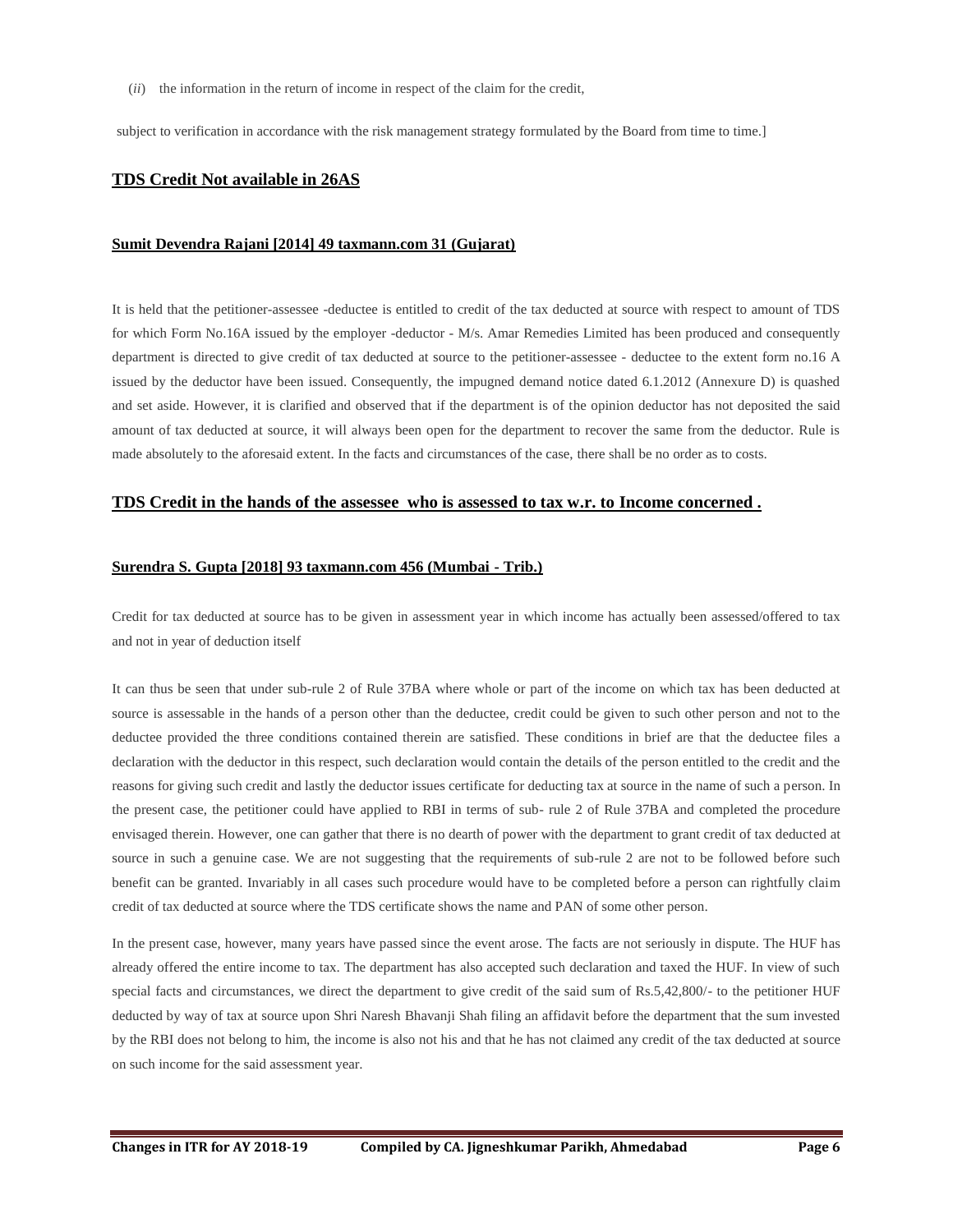### **Shri Rangji Realties (P.) Ltd. [2017] 82 taxmann.com 456 (Mumbai - Trib.)**

In assessee's case, assessment for relevant year was completed under section 143(3) - Later on, Assessing Officer noticed that assessee company had offered income under head of 'income from house property' after deducting amount of unrealized rent under rule 4 and claimed TDS credited on both, realized as well as unrealised rent - He thus restricted allowance of TDS credited to extent of actual amount of rent received by passing a rectification order under section 154 - Commissioner (Appeals) confirmed said rectification order - It was noted from records that unrealized rent was duly offered to tax by assessee at first instance, and then same was claimed as deduction from rental income under section 23(1) read with rule 4 - Moreover, amount of TDS corresponding to claim of unrealised rent was duly offered to tax under section 198 - Whether on facts, assessee's action was in accordance with provisions of section 199 and, thus assessee was eligible for seeking credit of TDS on entire amount - Held, yes - Whether, consequently, impugned order passed by authorities below was to be set aside - Held, yes

## <span id="page-6-0"></span>**TDS Credit when income is received on behalf of others as well.**

### <span id="page-6-1"></span>**Ganesh Narayan Brijlal Ltd [2016] 74 taxmann.com 96 (Calcutta)**

The assessee is undoubtedly an owner of the property but he is not an absolute owner. His ownership is restricted to a certain percentage of the right in the property. The assessee has collected the rent payable with respect to the property in its entirety and thereafter has passed on the rent including the amount deducted on account of the tax to the other co-owners. There is, as such, no reason why the assessee should not be entitled to enjoy the benefit of tax deducted at source when the assessee has paid the share of the co-owners including the share in the amount of tax deducted at source.

## <span id="page-6-2"></span>**TDS Credit under Cash basis of income**

### <span id="page-6-3"></span>**Chander Shekhar Aggarwal [2016] 67 taxmann.com 62 (Delhi - Trib.)**

<span id="page-6-4"></span>Whether clause (ii) of Rule 37BA(3) provides that where tax deducted at source has been paid to Central Government and income is assessable over a number of years, credit for tax deducted at source shall be allowed across those years in same proportion in which income is assessable to tax, i.e., this rule is only applicable where entire compensation is received in advance but same is not assessable to tax in that year but is assessable in a number of year; however, such rule has no applicability, where assessee follows cash system of accounting - Held, yes - Assessee following cash system of accounting, raised invoice on his client for services - Said client deposited TDS to credit of account of assessee and issued a certificate of TDS to assessee - Whether TDS deducted by deductor on behalf of assessee and offered as income was to be allowed as credit in year of deduction of tax deducted at source - Held, yes [Para 10 to 12] .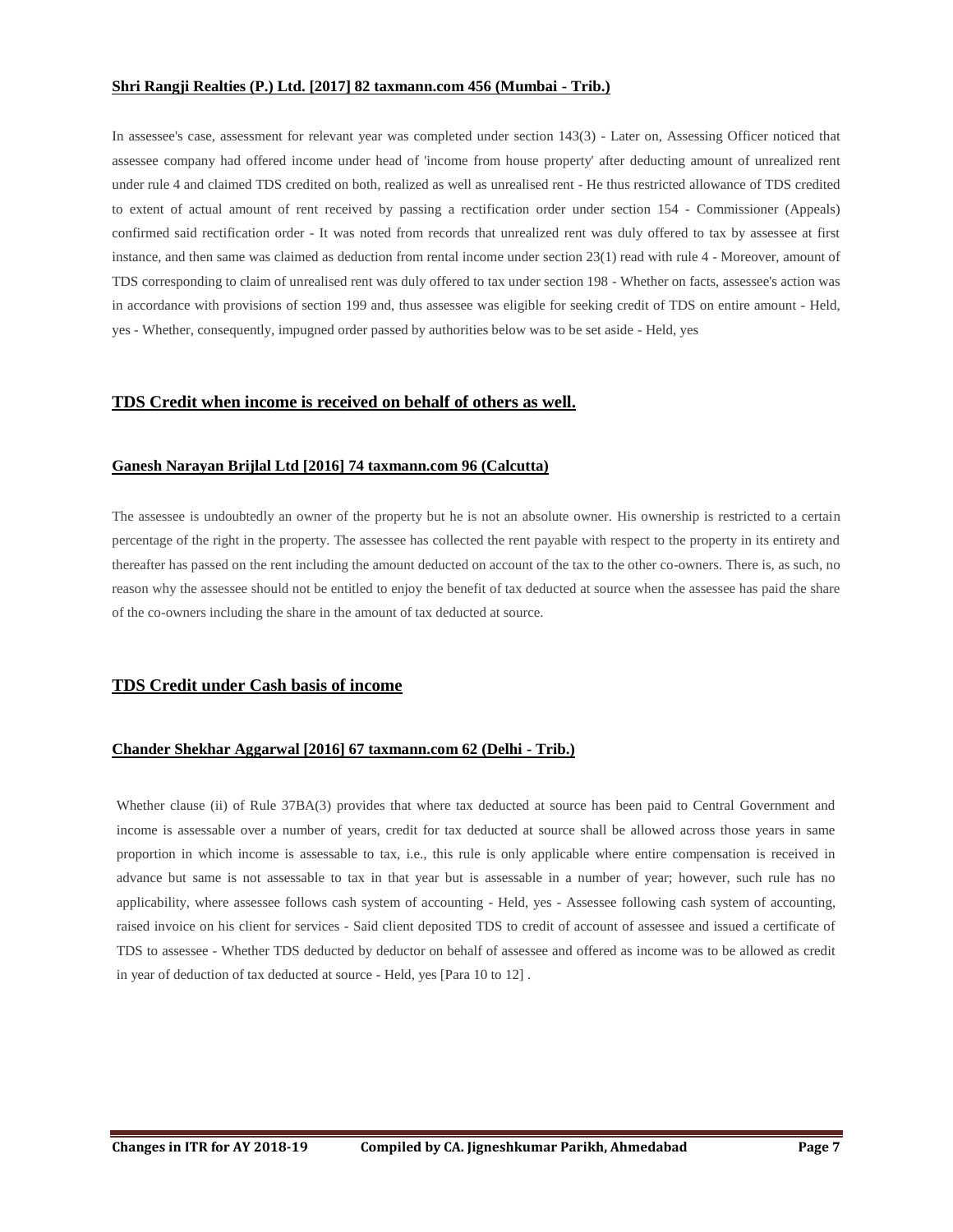### <span id="page-7-0"></span>**Apollo Tyres Ltd. [2017] 78 taxmann.com 195 (Delhi - Trib.)**

As per the scheme of Chapter XVII-B of the Income-tax Act, 1961, there is a provision for deduction of tax at source. Ordinarily, the deduction is to be made at the time of payment or the credit of the amount to the account of payee. However, as per provision of section 194C(2), the tax is to be deducted even if the amount is not credited to the account of the payee but to the suspense account. [Para 11]

The Tribunal, Cochin Bench in the case of *Abad Builders (P.) Ltd.* v. *Asstt. CIT* [\[2014\] 43 taxmann.com 128/62 SOT 106](https://www.taxmann.com/fileopen.aspx?id=101010000000089191&source=link) after considering the above provision, has held that tax is to be deducted even in respect of provision for expenses. However, the Tribunal, Chennai Bench in the case of *Dishnet Wireless Ltd.* v. *Dy. CIT* [\[2015\] 154 ITD 827/60 taxmann.com 329](https://www.taxmann.com/fileopen.aspx?id=101010000000161955&source=link) has held that in the case of the year end provision where the party/payee is identifiable, the TDS is to be deducted and where the party is not identifiable, no TDS is deductible. Similar view has been taken by the Tribunal Mumbai bench in the case of *Industrial Development Bank of India* v. *ITO* [\[2007\] 107 ITD 45.](https://www.taxmann.com/fileopen.aspx?id=101010000000073654&source=link) After considering the scheme of Chapter XVII-B with regard to tax deduction at source, one agrees with the views expressed by Tribunal Mumbai Bench and Chennai Bench. As per the scheme of TDS under Chapter XVII-B of section 199, the credit for the TDS is to be given to the deductee. Thus, the identification of the person from whose account income-tax was deducted at source is a pre-requisite condition so as to make the provision for Chapter XVII-B workable. Tax deducted at source is considered to be tax paid on behalf of the person from whose income the deduction was made and, therefore, the credit for the same is to be given to such person. When the payee is not identifiable, to whose account the credit for such TDS is to be given. Section 203(1) lays down that for all tax deductions at source, the tax deductor has to furnish a certificate to the person to whose account such credit is to be given. Therefore, when the tax deductor cannot ascertain the payee who is the beneficiary of a credit of tax deduction at source, the mechanism of Chapter XVII-B cannot be put into service. In view of the above, we, respectfully agreeing with the views of Tribunal Chennai Bench in the case of *Dishnet Wireless Ltd.* (*supra*), set aside the orders of the authorities below on this point and restore the matter to file of Assessing Officer for both the years under consideration. Tribunal directed the Assessing Officer to verify whether the payee is identifiable and the amount payable to him is ascertainable. Then the assessee would be required to deduct tax at source in respect of such provision. However, in case payee is not identifiable, the provision of Chapter XVII-B, *i.e.,* tax deduction at source, cannot be pressed into service and, therefore, the assessee is required to deduct tax at source in such a case. The Assessing Officer will readjudicate the issue afresh after examining the above facts. Needless to mention that he will allow adequate opportunity of being heard to the assessee while giving effect to the order of Tribunal. [Para 12]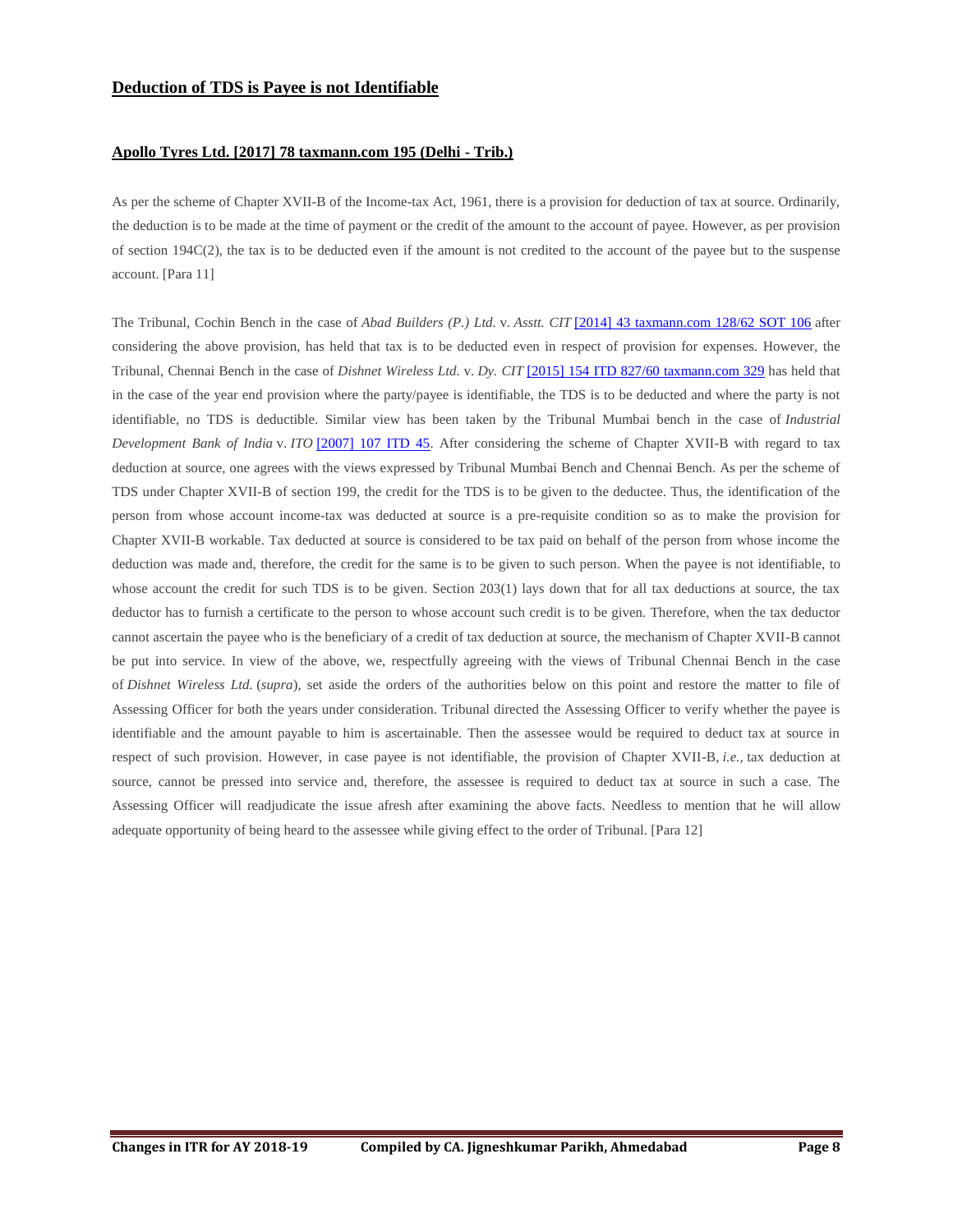# <span id="page-8-0"></span>*Changes in ITR for AY 2018-19*

The [new Income Tax Return \(ITR\) forms released for the assessment year 2018-19](https://www.taxmann.com/blogpost/2000000360/10-things-to-know-about-new-itr-forms-for-ay-2018-19.aspx) seek more details from taxpayers than they did in the previous years. Overall, there are over 25 key changes compared to last year across all the forms meant for individuals, businesses and other assessees.

Most of these changes require taxpayers to give the break-up of information provided or other details that help the income tax department to reconcile the transactions that taxpayers report. Some of these changes clearly suggest that the focus of new ITR forms is to get more information from unlisted companies, trusts and taxpayers who have opted for presumptive taxation scheme. The ITR forms will also require business entities to report GST transactions which would help the department to independently reconcile the transactions reported by them in income-tax return and GST returns. It is apparent that the new ITR forms have shifted the entire onus on the taxpayers to prove their claim for deductions, expenses or exemptions,

| <b>Individual and HUF</b>                                                                                 |                                     |              |                  |                  |
|-----------------------------------------------------------------------------------------------------------|-------------------------------------|--------------|------------------|------------------|
| Nature of income                                                                                          | <b>ITR</b> $1$ <sup>*</sup> (Sahaj) | <b>ITR2</b>  | ITR <sub>3</sub> | ITR <sub>4</sub> |
| Income from salary/pension (for ordinarily resident person)                                               | $\sqrt{}$                           | $\sqrt{}$    | $\checkmark$     | $\checkmark$     |
| Income from salary/pension (for not ordinarily resident and non-resident<br>person)                       |                                     | $\sqrt{}$    | $\checkmark$     | $\sqrt{}$        |
| Income or loss from one house property (excluding brought forward and<br>carried forward losses)          | $\sqrt{}$                           | $\checkmark$ | $\checkmark$     | $\sqrt{}$        |
| Income or loss from more than one house property                                                          |                                     | $\sqrt{}$    | $\sqrt{}$        |                  |
| Agricultural income exceeding Rs. 5,000                                                                   |                                     | $\sqrt{}$    | $\checkmark$     |                  |
| Total income exceeding Rs. 50 lakhs                                                                       |                                     | $\sqrt{}$    | $\checkmark$     | $\sqrt{}$        |
| Dividend income exceeding Rs. 10 lakhs taxable under Section<br>115BBDA                                   |                                     | $\sqrt{}$    | $\sqrt{}$        |                  |
| Unexplained credit or unexplained investment taxable at 60% under<br>Sections 68, 69, 69A, etc.           |                                     | $\sqrt{}$    | $\sqrt{}$        |                  |
| Income from other sources (other than winnings from lottery and race<br>horses or losses under this head) | $\sqrt{ }$                          | $\checkmark$ | $\checkmark$     | $\sqrt{}$        |
| Income from other sources (including winnings from lottery and race<br>horses or losses under this head)  |                                     | $\checkmark$ | $\checkmark$     | $\sqrt{}$        |
| Capital gains/loss on sale of investments/property                                                        |                                     | $\sqrt{}$    | $\checkmark$     |                  |

## <span id="page-8-1"></span>**Applicable ITR for AY 2018-19.**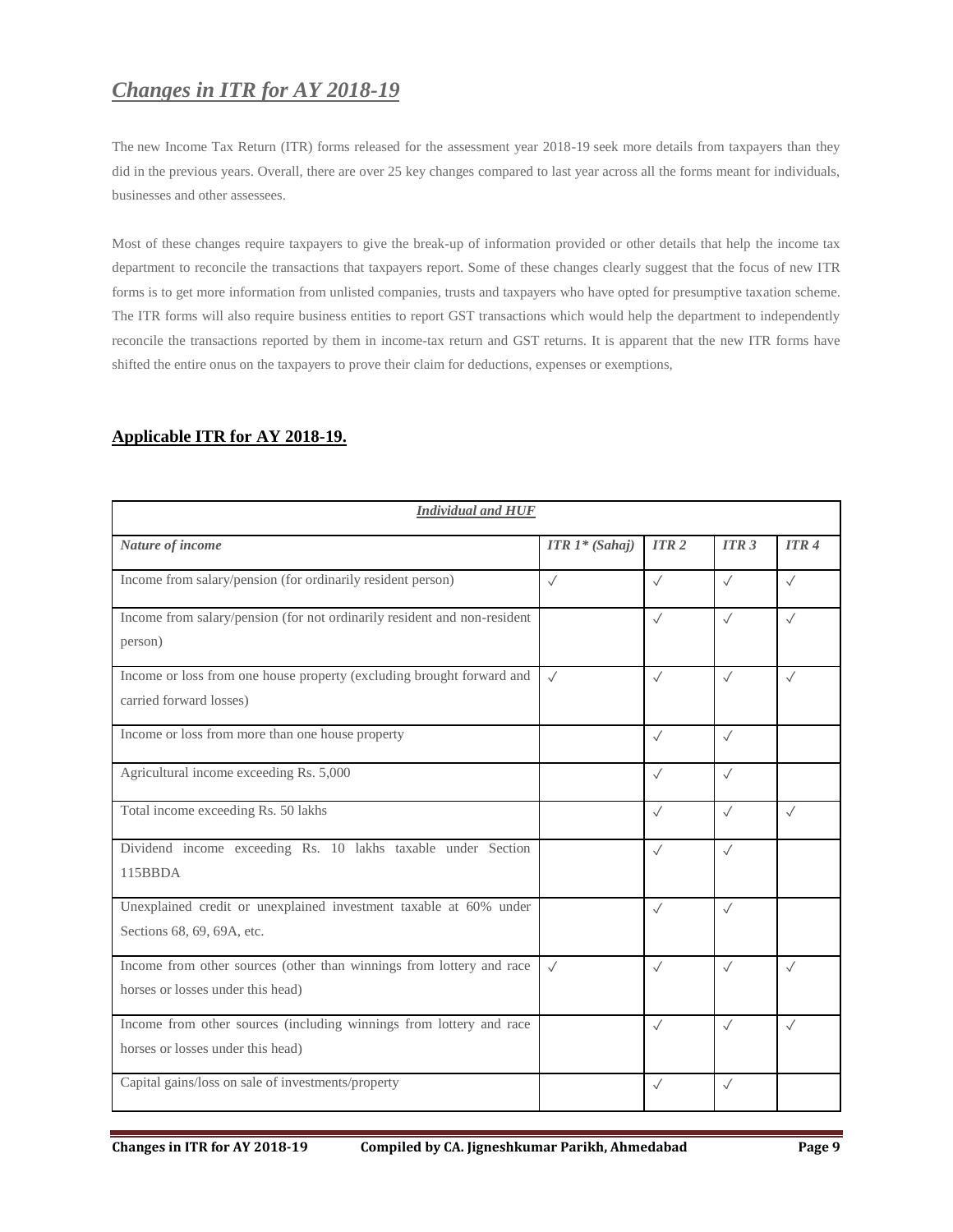<span id="page-9-0"></span>

| Interest, salary, bonus, commission or share of profit received by a                                    |              |                  | $\checkmark$ |              |
|---------------------------------------------------------------------------------------------------------|--------------|------------------|--------------|--------------|
| partner from a partnership firm.                                                                        |              |                  |              |              |
| Income from business or profession                                                                      |              |                  | $\sqrt{}$    |              |
| Income from presumptive business                                                                        |              |                  |              | $\sqrt{}$    |
| Income from foreign sources or Foreign assets or having Signing                                         |              | $\checkmark$     | $\checkmark$ |              |
| authority in any account outside India                                                                  |              |                  |              |              |
| Income to be apportioned in accordance with Section 5A                                                  |              | $\checkmark$     | $\checkmark$ | $\checkmark$ |
| Claiming relief of tax under sections 90, 90A or 91                                                     |              | $\sqrt{}$        | $\checkmark$ |              |
| * Only an Individual, who is an ordinarily resident in India, can file income-tax return in Form ITR-1. |              |                  |              |              |
| <b>Other Assessees</b>                                                                                  |              |                  |              |              |
| <b>Status of Assessee</b>                                                                               | ITR4         | ITR <sub>5</sub> | ITR6         | <b>ITR 7</b> |
| Firm (excluding LLPs) opting for presumptive taxation scheme                                            | $\checkmark$ |                  |              |              |
| Firm (including LLPs)                                                                                   |              | $\checkmark$     |              |              |
| Association of Persons (AOP)                                                                            |              | $\checkmark$     |              |              |
| Body of Individuals (BOI)                                                                               |              | $\sqrt{}$        |              |              |
| Local Authority                                                                                         |              | $\checkmark$     |              |              |
| Artificial Juridical Person                                                                             |              | $\checkmark$     |              |              |
| Companies other than companies claiming exemption under Sec. 11                                         |              |                  | $\checkmark$ |              |
| Persons including companies required to furnish return under:                                           |              |                  |              | $\checkmark$ |
| A. Section 139(4A);                                                                                     |              |                  |              |              |
| <b>B.</b><br>Section 139(4B);                                                                           |              |                  |              |              |
| Section 139(4C);<br>C.                                                                                  |              |                  |              |              |
| Section 139(4D);<br>D.                                                                                  |              |                  |              |              |
| Section 139(4E); and<br>Е.                                                                              |              |                  |              |              |
| Section 139(4F)<br>F.                                                                                   |              |                  |              |              |
|                                                                                                         |              |                  |              |              |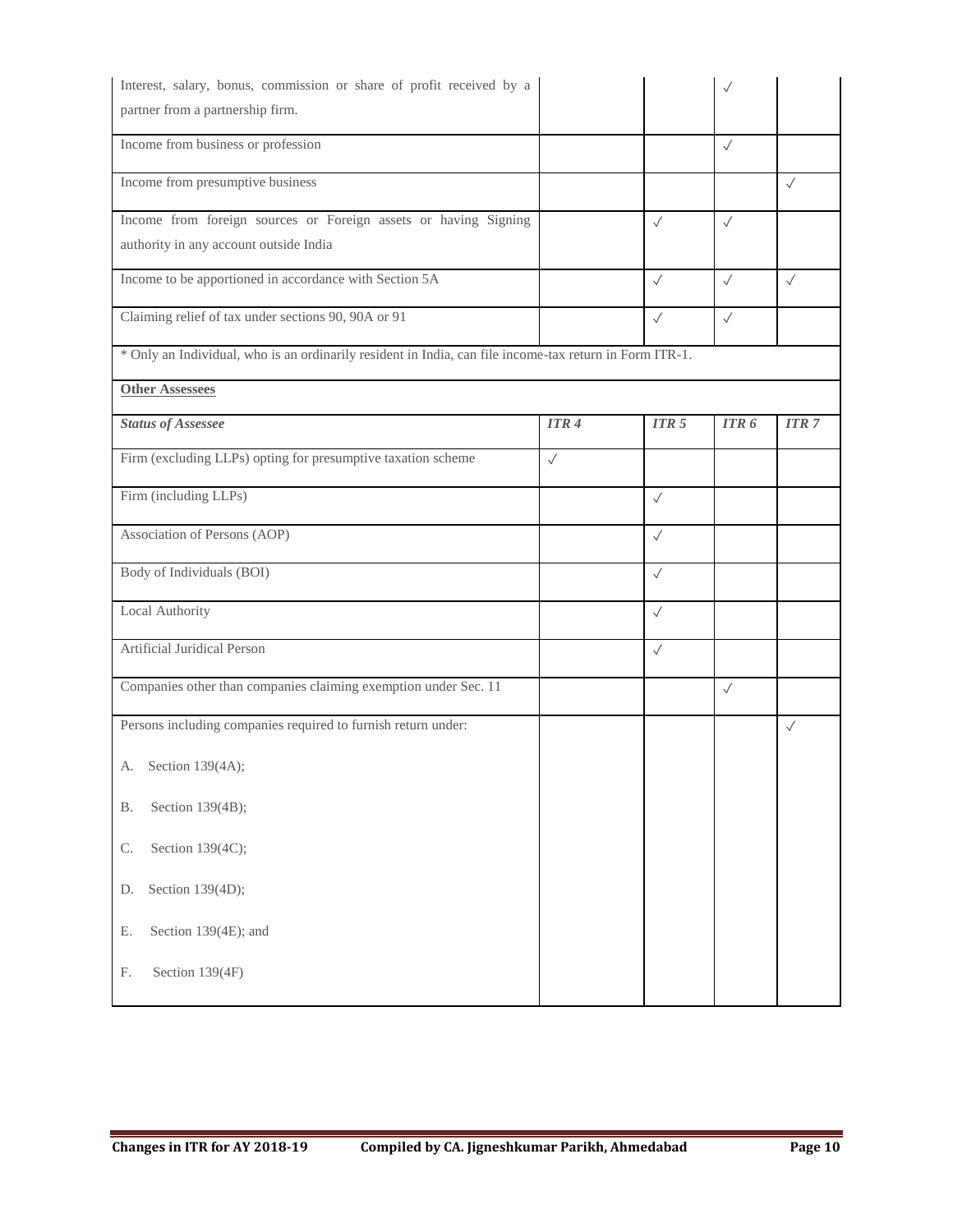## **Key Changes**

- 1. ITR-1 is the simplest form of income-tax return to be filed by an individual taxpayer who earns income from salary/pension, from one house property and from other sources. Further, annual taxable income of the individual taxpayer should not exceed Rs. 50 lakhs and his total income should not include any income from betting, gambling, etc. Unlike last year, the new ITR-1 requires detailed calculation of income from salary and from house property, which was restricted to single figure till last year.
- 2. The new ITR-1 form has been withdrawn for a non-resident. Therefore, a non-resident will have to choose either from ITR-2 or ITR-3 to file his return of income for the Assessment Year 2018-19.
- 3. Under the new Sahaj form, specific details pertaining to salary require disclosure. "It seeks an assessee's salary details in separate fields, and in a breakup format such as allowances that are not exempt, the value of perquisites, profit in lieu of salary and deductions claimed under section 16. Though these details are provided in the Form 16 of a salaried employee, they now have to be mentioned on the tax return for clarity of deductions.
- 4. Businesses will have to submit the Aadhaar numbers of their members and partners. Trusts will also have to furnish the Aadhaar numbers of related functionaries.
- 5. In case a taxpayer opts for presumptive taxation scheme under section 44AD, 44ADA or 44AE, he will have to file the return of income in form ITR 4. The old ITR 4 sought only 4 financial particulars of the business, a) total creditors, (b) total debtors, (c) total stock-in-trade and (d) cash balance. The new ITR 4 form seeks details of 14 financial particulars of business such as amount of secured/unsecured loans, advances, fixed assets, capital account, etc.
- 6. Under ITS-4, those with businesses will also have to submit their GST registration number and the turnover. By tallying direct and indirect tax figures, the IT Department seeks to check tax evasion. This is probably one of the more critical details. The new ITR 4 requires a taxpayer to provide the aggregate turnover reported by him in [GST Returns.](https://www.taxmann.com/Onesolution/more-features-gst) This additional information has been sought to end the wrong practice of reporting different turnovers in erstwhile sales tax return and income-tax return. If any difference is found in turnover reported in GST return and ITR, presumptive taxpayers can expect a notice from the Dept. to explain the mismatch in turnover.
- 7. The new ITR Forms introduce specific columns to report each capital gain exemption separately. Details of each capital gains exemption under Sections 54, 54B, 54EC, 54EE, 54F, 54GB and 115F shall be reported in its applicable column now. Further, a taxpayer availing of these capital gains exemptions is required to mention the date of transfer of original capital asset which was missing in earlier ITR Forms.
- 8. In the case of capital gain arising on transfer of unquoted shares, it would now be mandatory for the investors to obtain the valuation report. To ensure that investors correctly report the capital gains from unlisted shares, the new ITR Forms require the taxpayer to provide figures of actual sales consideration and FMV as determined by a Merchant Banker or CA.
- 9. Until last year, if a taxpayer failed to file the ITR before end of assessment year, penalty under Section 271F could be imposed by the Assessing Officer only after initiating the penalty proceedings. After omission of this penalty provision by the Finance Act, 2017, late fees is levied under Section 234F if taxpayer does not furnish the ITR in time. The taxpayer shall now be required to pay late filing fees under section 234F along with interest under section 234A, 234B and 234C before filing the ITR.
- 10. For the Assessment Year 2018-19, an individual or an HUF, who is a partner in a firm, shall be required to file his ITR in Form ITR 3 only. Last year the partners were required to file return in ITR 2.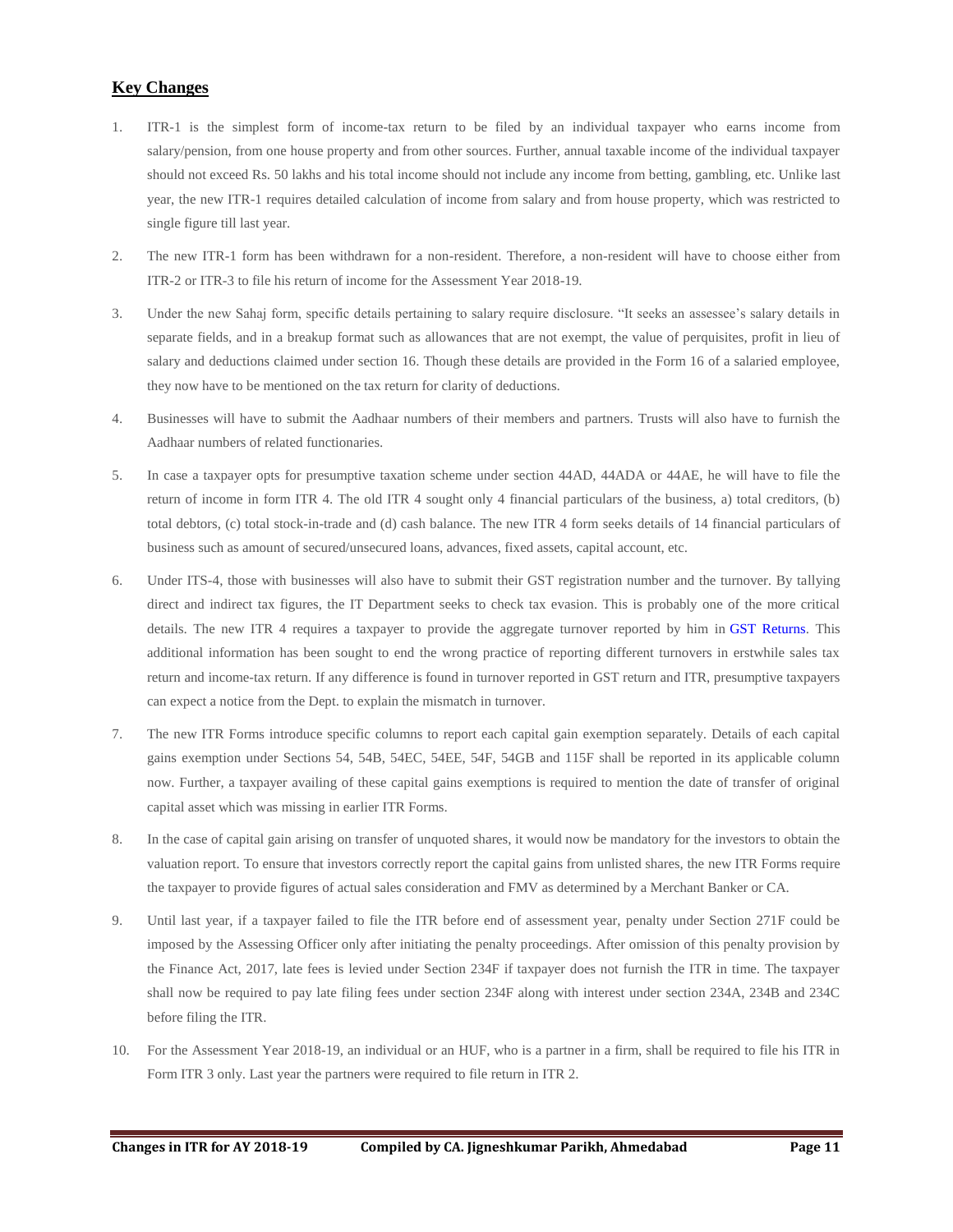- 11. After enactment of [GST Act,](https://gst.taxmann.com/acts.aspx) the new ITR forms have introduced new columns to report CGST, SGST, IGST and UTGST paid by, or refunded to, assessee during the Financial Year.
- 12. Individual taxpayers who are filing income-tax return in Form ITR 2 or ITR 3 or ITR 4 aren't required to mention the gender, i.e., male or female or transgender, as the column of gender has been removed.

## <span id="page-11-0"></span>**ITR 1**

| Sr No                       | Particulars of Change       | Details of Change                                                                    |
|-----------------------------|-----------------------------|--------------------------------------------------------------------------------------|
|                             | More Detail of Salary and   | In last assessment years an assessee was only required to mention the taxable        |
|                             | House Property Income       | figure of salary income and income from house property in these ITR forms. From      |
|                             |                             | AY 2018-19 new ITR forms require the individual assessee to provide detailed         |
|                             |                             | calculation (salary structure) in case of salary & house property income.            |
|                             |                             | (This change in also applicable for ITR-4).                                          |
| $\mathcal{D}_{\mathcal{L}}$ | Removal of 'Gender'<br>from | Individual taxpayers who are filing income-tax return in Form ITR 2 or ITR 3 or      |
|                             | personal information        | ITR 4 aren't required to mention the gender, i.e., male or female or transgender, as |
|                             |                             | the column of gender has been removed.                                               |
|                             |                             | (This change in also applicable for ITR-2, ITR-3 and ITR-4)                          |

# <span id="page-11-1"></span>**ITR 2**

| Sr No | Particulars of Change              | Details of Change                                                                   |
|-------|------------------------------------|-------------------------------------------------------------------------------------|
| 1     | Capital Gains in case of           | The Finance Act, 2017 introduced a new Section 50CA with effect from                |
|       | transfer of unquoted shares        | Assessment Year 2018-19. This new provision provides that if unlisted shares are    |
|       |                                    | transferred at a price which is less than its FMV, the sales consideration shall be |
|       |                                    | deemed to be the price as calculated by a Merchant Banker or a CA on the            |
|       |                                    | valuation date.                                                                     |
|       |                                    | It would now be mandatory for the investors to obtain the valuation report in case  |
|       |                                    | of sale of unquoted shares. To ensure that investors correctly report the capital   |
|       |                                    | gains from unlisted shares, the new ITR Forms require the FIIs and other assesses   |
|       |                                    | to provide the following information in respect of unlisted shares:                 |
|       |                                    | 1. Actual Sale Consideration                                                        |
|       |                                    | 2. FMV (calculated as per prescribed manner)                                        |
|       |                                    | 3. Deemed full value of consideration (Higher of 1 and 2)                           |
|       |                                    | (This change also applicable for ITR -3, ITR-5, ITR-6, ITR-7)                       |
| 2     | <b>DTAA</b><br>Advantages<br>under | Under Schedule CG and OS now the assessee is required to report the Rate as per     |
|       | under Capital Gain and IFOS        | DTAA, Section of Income tax, and Rate as per Income tax. Based on this              |
|       |                                    | information the applicable rate being lower of Income Tax and DTAA gets             |
|       |                                    | automatically populated by utility.                                                 |
|       |                                    | This change is also applicable for ITR-3, ITR-5, ITR-6)                             |
| 3     | Information relating to capital    | The new ITR Forms introduce specific columns to report each capital gain            |
|       | exemption<br>gains<br>be<br>to     | exemption separately. Details of each capital gains exemption under Sections 54,    |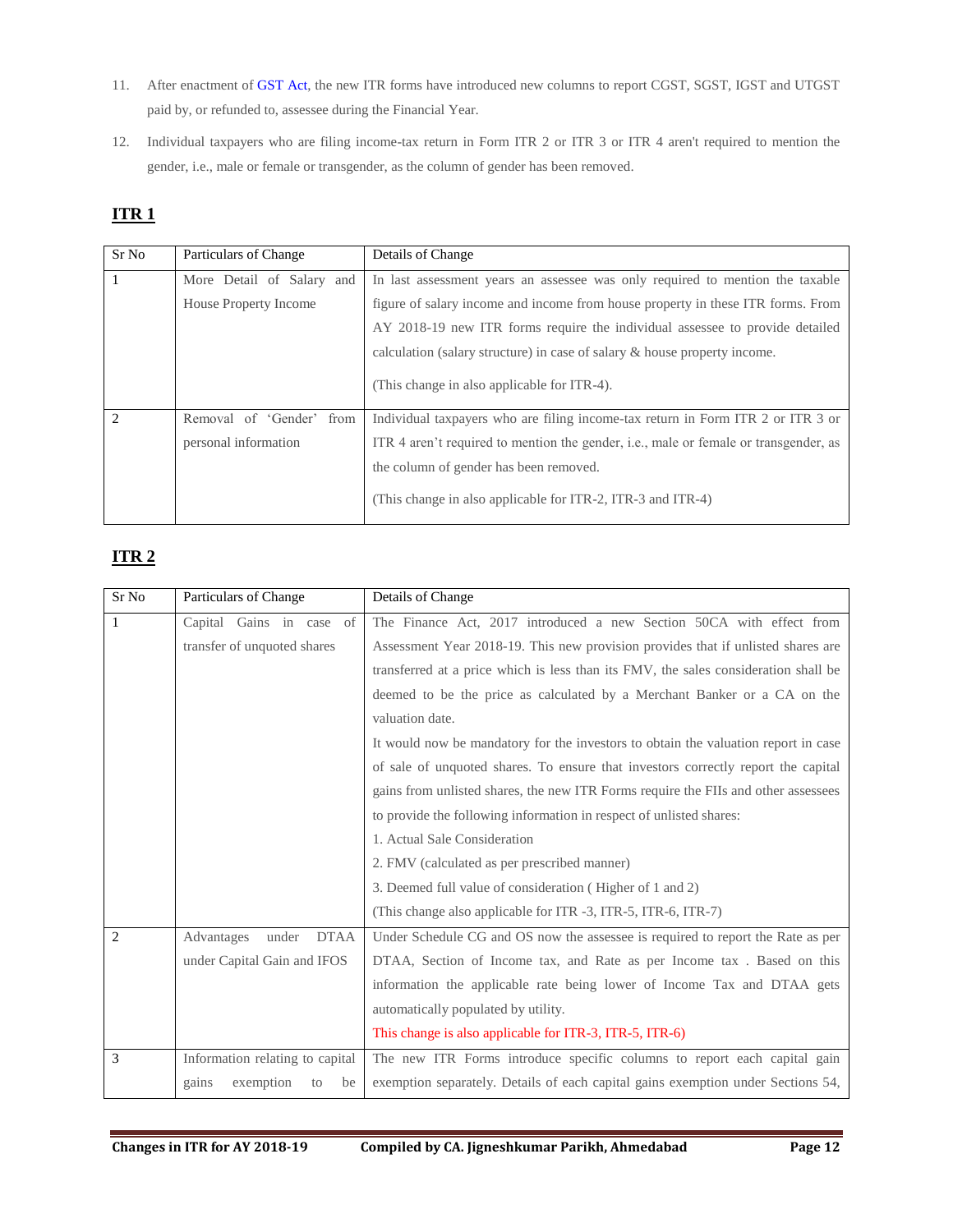|    | furnished in detail              | 54B, 54EC, 54EE, 54F, 54GB and 115F shall be reported in its applicable column         |
|----|----------------------------------|----------------------------------------------------------------------------------------|
|    |                                  | now. Further, a taxpayer availing these capital gains exemptions is required to        |
|    |                                  | mention the date of transfer of original capital asset which was missing in earlier    |
|    |                                  | ITR Forms.                                                                             |
|    |                                  | (This change is also applicable for ITR-3, ITR-5, ITR-6)                               |
| 4  | Reporting of sum taxable as      | The Finance Act, 2017 had extended the scope of this provision by introducing a        |
|    | Gift                             | new clause, i.e., Section $56(2)(x)$ which covers all taxpayers within its ambit.      |
|    |                                  | Consequently, new columns have been inserted in all ITR forms except ITR 1 and         |
|    |                                  | ITR 4 under 'Schedule OS' to report any income as specified in Section $56(2)(x)$ .    |
|    |                                  | (This change also applicable for ITR -3, ITR-5, ITR-6, ITR-7)                          |
| 5  | Disallowance of expenses in      | The provisions of Section $40(a)(ia)$ disallow 30% of certain expenditures if tax is   |
|    | case of TDS default              | not deducted in respect of those expenditures in accordance with Chapter XVII-B        |
|    |                                  | or if tax is deducted but not deposited on or before the due date for filing of return |
|    |                                  | of income.                                                                             |
|    |                                  | The Finance Act, 2017 introduced the similar disallowance provision in case of         |
|    |                                  | income from other sources if tax is not deducted or not deposited in accordance        |
|    |                                  | with Chapter XVII-B. A new column has been inserted in the ITR Forms to report         |
|    |                                  | such disallowances.                                                                    |
|    |                                  | (This change is also applicable for ITR-3, ITR-5 and ITR-6)                            |
| 6  | Taxability on remission of       | As per section $41(1)$ , if a business entity recovers any amount in respect of an     |
|    | trading liability in case of     | allowance or deduction by way of remission or cessation thereof, the amount so         |
|    | 'Income from other source        | received shall be deemed to be the business income and chargeable to tax. There is     |
|    |                                  | a similar provision in respect of an expense which had been claimed as deduction       |
|    |                                  | against an income chargeable to tax under the head 'Income from other sources'.        |
|    |                                  | The new ITR forms require separate reporting of such remission or cessation,           |
|    |                                  | which is taxable as per Section 59, in Schedule OS.                                    |
|    |                                  | (This change is also applicable for ITR-3, ITR-5, ITR-6 and ITR-7)                     |
| 7  | Details<br>of<br>foreign<br>bank | The new ITR forms allow non-residents to furnish details of any one foreign Bank       |
|    | account of non-residents.        | Account for the purpose of payment of income-tax refund.                               |
|    |                                  | (This change is also applicable for ITR-3, ITR-5, ITR-6 and ITR-7)                     |
| 8  | Details of TDS Deducted in       | Now the assessee can claim the TDS Credit if TDS deducted in name of other             |
|    | Name of Other Persons            | person and if the income has been offered to tax by the assessee. The assessee will    |
|    |                                  | have to report the PAN of the person in whose name TDS has been deducted.              |
|    |                                  | (This change is also applicable for ITR-3, ITR-5, ITR-6)                               |
| 9  | Details of Deduction u/s 80D     | More Details as required as compared to last year.                                     |
|    |                                  | (This change is also applicable for ITR-3, ITR-5, ITR-6)                               |
| 10 | Special Rate Income              | Under Schedule SI Income from Transfer of Carbon Credits have been added.              |
|    |                                  | (This change is also applicable for ITR-3, ITR-5, ITR-6)                               |
| 11 | Exempt Income                    | Detailed Break Up of Other Income is expected under Schedule EI.                       |
|    |                                  | (This change is also applicable for ITR-3, ITR-5, ITR-6)                               |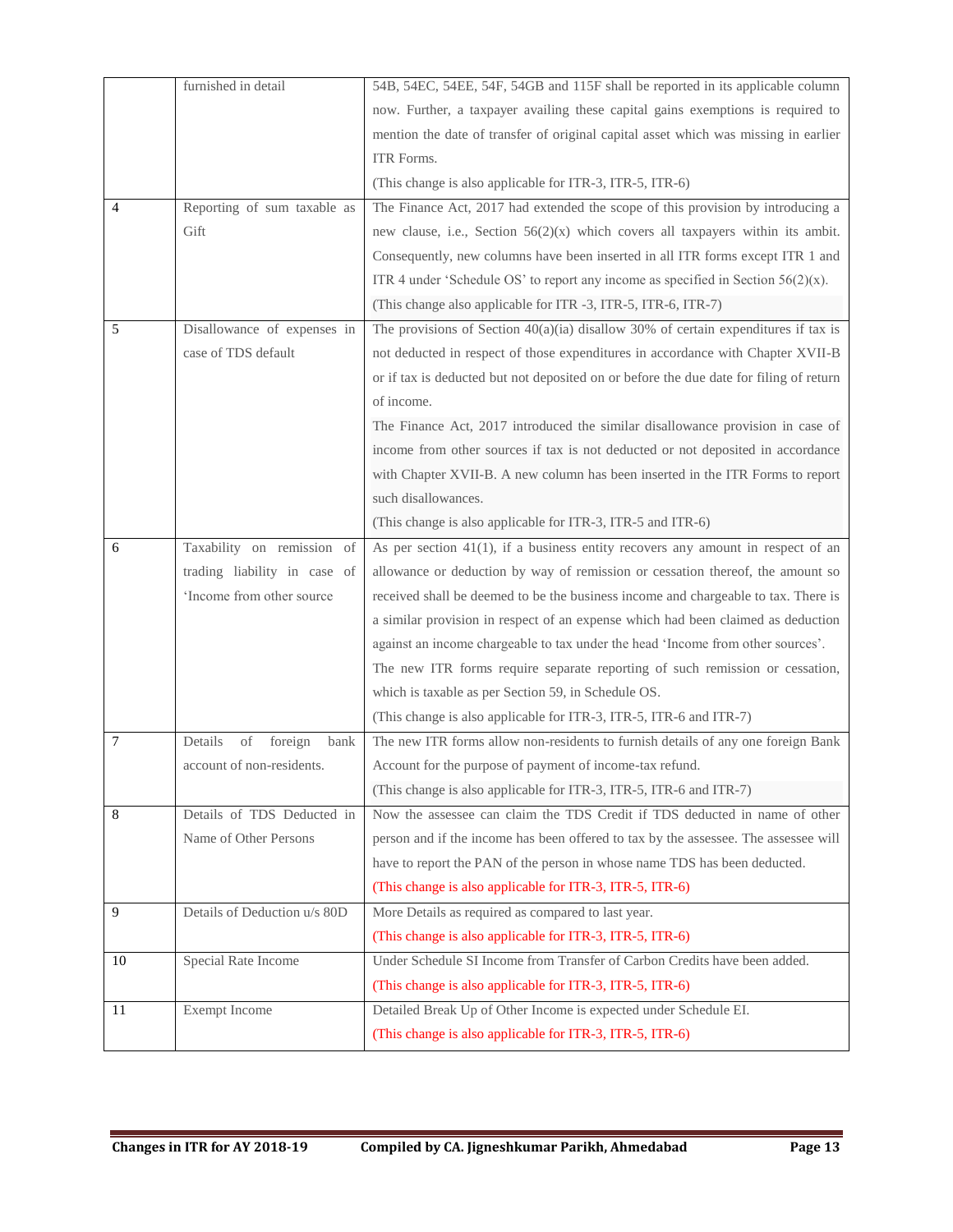**50CA.** *Where the consideration received or accruing as a result of the transfer by an assessee of a capital asset, being share of a company other than a quoted share, is less than the fair market value of such share determined in such manner as may be prescribed* [40a](javascript:void(0);) *, the value so determined shall, for the purposes of [section 48,](https://www.taxmann.com/fileopen.aspx?Page=ACT&id=102120000000071189&source=link) be deemed to be the full value of consideration received or accruing as a result of such transfer.*

Explanation.*—For the purposes of this section, "quoted share" means the share quoted on any recognised stock exchange with regularity from time to time, where the quotation of such share is based on current transaction made in the ordinary course of business.*]

#### **Salient features of Section 56(2)(x)**

- (*a*) The receipts contemplated [any sum of money or immovable property or movable property as stated in **para 8.1-3(b)**, exceeding Rs. 50,000 are taxable.
- (*b*) The amount liable to tax would be:

| Property               | Mode of receipt                          | Amount liable to tax                                                                                                                                         |
|------------------------|------------------------------------------|--------------------------------------------------------------------------------------------------------------------------------------------------------------|
| Sum<br>money           | of Without consideration                 | Whole of the aggregate value of money received                                                                                                               |
| Immovable<br>pro-perty | Without consideration                    | Stamp duty value of immovable property                                                                                                                       |
| Immovable<br>pro-perty | by Rs. $50,000$                          | For a consideration less than stamp duty value Stamp duty value of immovable property in excess of the<br>consideration                                      |
| Movable<br>property    | Without consideration                    | Whole of the aggregate of fair market value (as per prescribed<br>method) of movable property                                                                |
| Movable<br>property    | (as per prescribed method) by Rs. 50,000 | For a consideration less than fair market value Aggregate fair market value (as per prescribed method) of<br>movable property in excess of the consideration |

(*c*) The receipts could be by any person.

(*d*) The receipt must be on or after 1-4-2017.

- (*e*) The sum of money or property received from any relative, etc. (as specified in the proviso to the clause) would not be liable to tax.
- (*f*) *Explanation* to the clause provides reference of certain terms or expressions as defined in *Explanation* to clause (*vii*).
- (*g*) Property is defined to mean immovable property being land or building or both and other movable properties, i.e., shares and securities, jewellery, archaeological collections, drawings, paintings, sculptures, any work of art or bullion.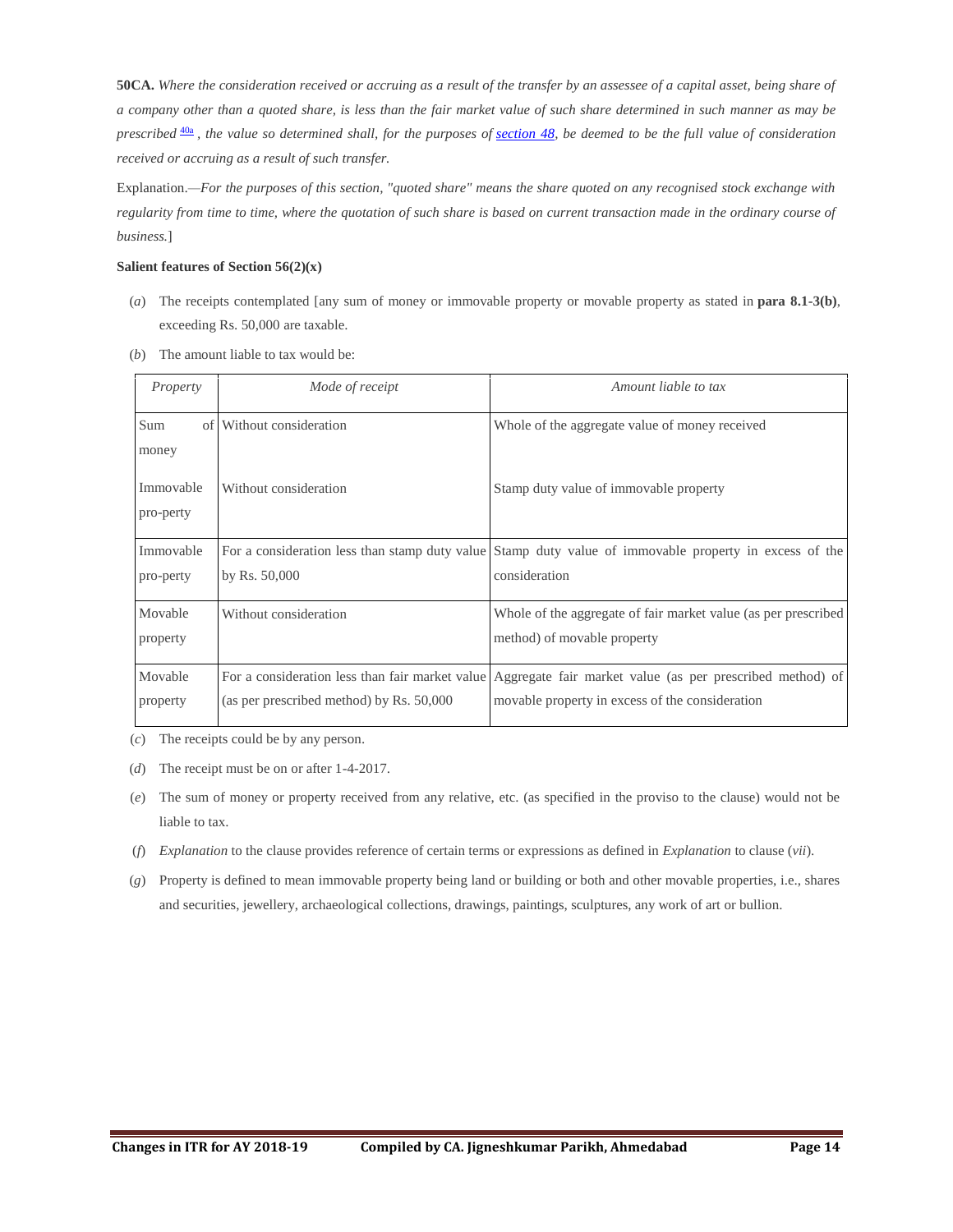# <span id="page-14-0"></span>**ITR 3**

| <b>Sr No</b>   | <b>Particulars of Change</b>    | <b>Details of Change</b>                                                             |
|----------------|---------------------------------|--------------------------------------------------------------------------------------|
|                | Revised<br>Depreciation         | The CBDT vide Income-Tax (Twenty Ninth Amendment) Rules, 2016, dated 07-             |
|                | Schedule                        | 11-2016 had restricted the highest rate of depreciation for any block of asset to    |
|                |                                 | 40%. In other words, all block of assets which were eligible for depreciation at the |
|                |                                 | rate of 50%, 60%, 80% or 100% would be eligible for depreciation at the rate of      |
|                |                                 | 40%.                                                                                 |
|                |                                 | The new ITR Forms have replaced the depreciation column of 50/60/80/100              |
|                |                                 | percent with 40% in case of plant & machinery and Building. New columns have         |
|                |                                 | also been inserted to enable the entities to claim proportionate depreciation in the |
|                |                                 | event of business reorganisation, i.e., demerger, amalgamation, etc.                 |
|                |                                 | Further, a field is added to disclose the disallowance to be made in respect of      |
|                |                                 | depreciation under section $38(2)$ if an asset is not exclusively used for business  |
|                |                                 | purpose.                                                                             |
|                |                                 | (This change is also applicable for ITR-5 and ITR-6)                                 |
| $\overline{2}$ | Impact on profit or loss due to | In last preceding years ICDS, there is only impact of ICDS was need to disclosed.    |
|                | ICDS deviation                  | The new ITR Forms require separate reporting of both profit and loss (and not on     |
|                |                                 | net basis) in Schedule OI, Schedule BP (Computation of income from business or       |
|                |                                 | profession) and Schedule ICDS.                                                       |
|                |                                 | (This change is also applicable for ITR-5 and ITR-6)                                 |
| 3              | Detail of GST                   | After enactment of GST Act, the new ITR forms have introduced new columns to         |
|                |                                 | report CGST, SGST, IGST and UTGST paid by, or refunded to, assessee during           |
|                |                                 | the Financial Year.                                                                  |
|                |                                 | (This change is also applicable for ITR-5 and ITR-6)                                 |
| $\overline{4}$ | Bifurcation<br>of<br>Interest   | Schedule BP Clause 24 allows to enter bifurcation of Salary, Bonus, Commission,      |
|                | Remuneration                    | Interest from the Firm.                                                              |

# <span id="page-14-1"></span>**ITR 4**

| <b>Sr No</b> | <b>Particulars of Change</b>      | <b>Details of Change</b>                                                              |
|--------------|-----------------------------------|---------------------------------------------------------------------------------------|
|              | Additional<br>details<br>be<br>to | Earlier Taxpayers opting for presumptive taxation scheme under section 44AD,          |
|              | furnished by taxpayers opting     | 44ADA or 44AE were not required to maintain books of account and the old ITR 4        |
|              | for presumptive scheme            | sought only 4 financial particulars of the business,                                  |
|              |                                   | a) total creditors, (b) total debtors, (c) total stock-in-trade and (d) cash balance. |
|              |                                   | The new ITR 4 form seeks more financial details of business such as amount of         |
|              |                                   | secured/unsecured loans, advances, fixed assets, capital account etc.                 |
|              |                                   | Further, new ITR 4 seeks GSTR no. of the assessee and turnover as per GST return      |
|              |                                   | filed by him.                                                                         |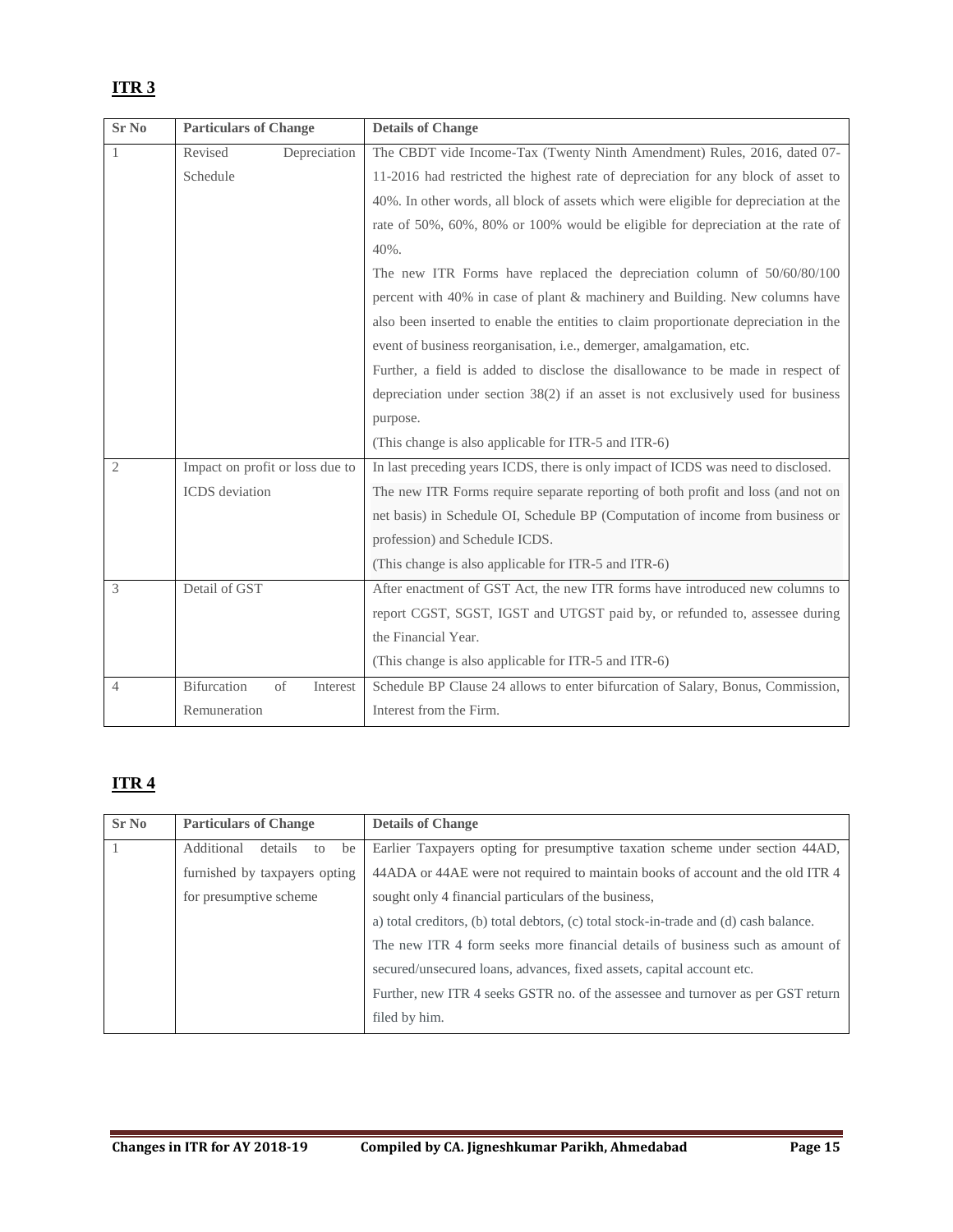| <b>Sr No</b>   | <b>Particulars of Change</b>     | <b>Details of Change</b>                                                                 |
|----------------|----------------------------------|------------------------------------------------------------------------------------------|
|                | Details<br>of<br>business        | A new Schedule has been inserted in ITR 6 which requires every company, who is           |
|                | transactions with registered     | not required to get its accounts audited under Section 44AB, to provide following        |
|                | unregistered<br>suppliers<br>and | details in respect of all transactions entered into during the year with a registered or |
|                | under GST                        | unregistered supplier under GST:                                                         |
|                |                                  | A. Transactions in exempt goods or services                                              |
|                |                                  | B. Transactions with composite suppliers                                                 |
|                |                                  | C. Transaction with registered entities and total sum paid to them                       |
|                |                                  | D. Transaction with unregistered entities                                                |
| 2              | Reporting<br>of<br><b>CSR</b>    | Corporate Social Responsibility (CSR) expenditures are to be incurred mandatorily        |
|                | appropriations                   | under the Companies Act, 2013 and these expenditures are not deductible under            |
|                |                                  | section 37(1) of the Income-tax Act, 1961. All the companies which are covered           |
|                |                                  | under Section 135 of Companies Act 2013 are required to disclose CSR                     |
|                |                                  | expenditure during the year in its Board's report.                                       |
|                |                                  | A new column has been inserted in ITR Form 6 to provide details of                       |
|                |                                  | apportionments made by the companies from the net profit for the CSR activities.         |
| 3              | Break-up<br>of<br>payments       | A new schedule has been inserted in the ITR 6 wherein breakup of payment $\&$            |
|                | receipts in foreign currency     | receipts in foreign currency are required to be reported by an assessee who is not       |
|                |                                  | liable to get its accounts audited under section 44AB. Assessees are required to         |
|                |                                  | provide the details of payment made and sum received in foreign currency towards         |
|                |                                  | capital and revenue account.                                                             |
| $\overline{4}$ | Ownership<br>information<br>in   | The new ITR 6 requires every unlisted company to provide details of all beneficial       |
|                | case of unlisted company         | owners who are holding 10% or more voting power (directly or indirectly) at any          |
|                |                                  | time during the year 2017-18. These companies are required to provide the name,          |
|                |                                  | address, percentage of shares held and PAN of the beneficial owners.                     |

## <span id="page-15-1"></span><span id="page-15-0"></span>**ITR 6**

# <span id="page-15-2"></span>**ITR 7**

| Sr No | <b>Particulars of Change</b> | <b>Details of Change</b>                                                              |
|-------|------------------------------|---------------------------------------------------------------------------------------|
|       | Information related to trust | Charitable or religious trusts filing income-tax return for the Assessment Year       |
|       |                              | 2018-19 in Form ITR 7 shall be required to disclose following additional              |
|       |                              | information:                                                                          |
|       |                              | A. Aggregate annual receipts of the projects / institutions run by the trust.         |
|       |                              | However, the table asking details about the name and annual receipts of institutes    |
|       |                              | covered under Sections 10(23C)(iiiab), (iiiac), (iiiad) and (iiiae) has been removed. |
|       |                              | B. Date of registration or approval granted to the trust                              |
|       |                              | C. Amount utilized during the year for the stated objects out of surplus sum          |
|       |                              | accumulated during an earlier year.                                                   |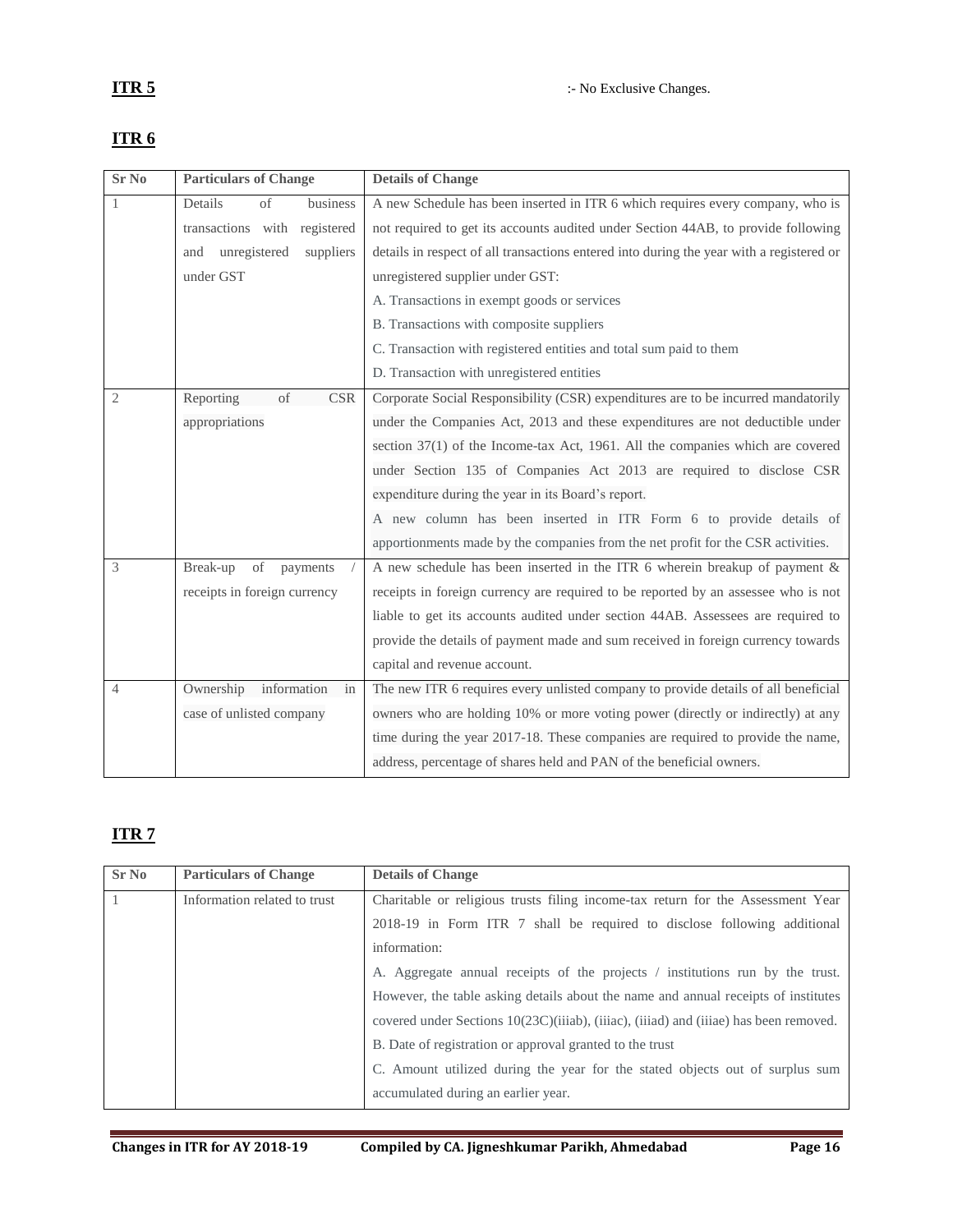| $\mathfrak{2}$ | Details of fresh registration    | Section 12A provides for conditions to be satisfied by a charitable institution for    |
|----------------|----------------------------------|----------------------------------------------------------------------------------------|
|                | upon change of objects           | availing of exemption under sections 11 and 12. A new clause (ab) has been             |
|                |                                  | inserted in Section 12A(1) with effect from Assessment Year 2018-19 to provide         |
|                |                                  | that where a charitable institution has been granted registration and, subsequently,   |
|                |                                  | it has adopted or undertaken modification of the objects which do not conform to       |
|                |                                  | the conditions of registration, it shall be required to take fresh registration.       |
|                |                                  | Consequential changes have been made in the Form ITR 7. A trust will be required       |
|                |                                  | to furnish the following details if there is any change in its stated objects:         |
|                |                                  | A. Date of change in objects                                                           |
|                |                                  | B. Whether application for fresh registration has been made within stipulated time     |
|                |                                  | period?                                                                                |
|                |                                  | C. Whether fresh registration has been granted?                                        |
|                |                                  | D. Date of such fresh registration.                                                    |
| 3              | Taxability of Dividend<br>in     | Section 115BBDA provides for levy of additional tax on dividend income received        |
|                | excess of Rs. 10 lakhs           | from domestic companies, if it exceeds Rs. 10 lakhs in aggregate. When this            |
|                |                                  | section was introduced by the Finance Act, 2016, this additional tax was levied        |
|                |                                  | only on resident Individual, HUF and Firms. The scope of this section was              |
|                |                                  | extended by the Finance Act, 2017 by levying the additional tax on all resident        |
|                |                                  | taxpayers except a domestic company, funds or instructions as referred to in           |
|                |                                  | Section 10(23C) and a trust registered under Section 12A or 12AA.                      |
|                |                                  | The changes made by the Finance Act, 2017 are applicable from the Assessment           |
|                |                                  | Year 2018-19. Accordingly, necessary changes have been incorporated in Form            |
|                |                                  | ITR 7 which is applicable for Assessment Year 2018-19. All dividends in excess of      |
|                |                                  | Rs. 10 lakhs which are taxable under Section 115BBDA shall be disclosed in the         |
|                |                                  | Schedule OS (Income from other sources) and Schedule SI (Income chargeable to          |
|                |                                  | tax at special rate).                                                                  |
| 4              | deduction for<br>No<br>corpus    | Up to Assessment Year 2017-18, a donation made by a registered trust to another        |
|                | donations<br>made<br>to<br>other | registered trust constituted application of income notwithstanding that the donation   |
|                | institutions.                    | was made with a specific direction that it shall form part of the corpus of the        |
|                |                                  | donee.                                                                                 |
|                |                                  | The Finance Act, 2017 has inserted a new Explanation 2 with effect from                |
|                |                                  | Assessment Year 2018-19 to effect that any donation to another charitable              |
|                |                                  | institution registered under section 12AA with a specific direction that it shall form |
|                |                                  | part of the corpus of the donee, shall not be treated as application of income for     |
|                |                                  | charitable or religious purposes.                                                      |
|                |                                  | The consequential changes have been made in form ITR 7. In Schedule                    |
|                |                                  | TI(Statement of Income) all the corpus donations made by a trust to another            |
|                |                                  | registered trust shall be added back to the taxable income of the donor trust.         |
| 5              | Political Parties to confirm if  | Registered political parties are exempt from income-tax by virtue of section 13A of    |
|                | cash donations are received      | Income-tax Act. Earlier there was no restriction on the political parties to receive   |
|                |                                  | the cash donations. However, with effect from assessment year 2018-19, Section         |
|                |                                  | 13A puts a restriction on political parties against receiving the cash donations in    |
|                |                                  | excess of Rs. 2,000. A political party will lose its tax exemption if donation         |